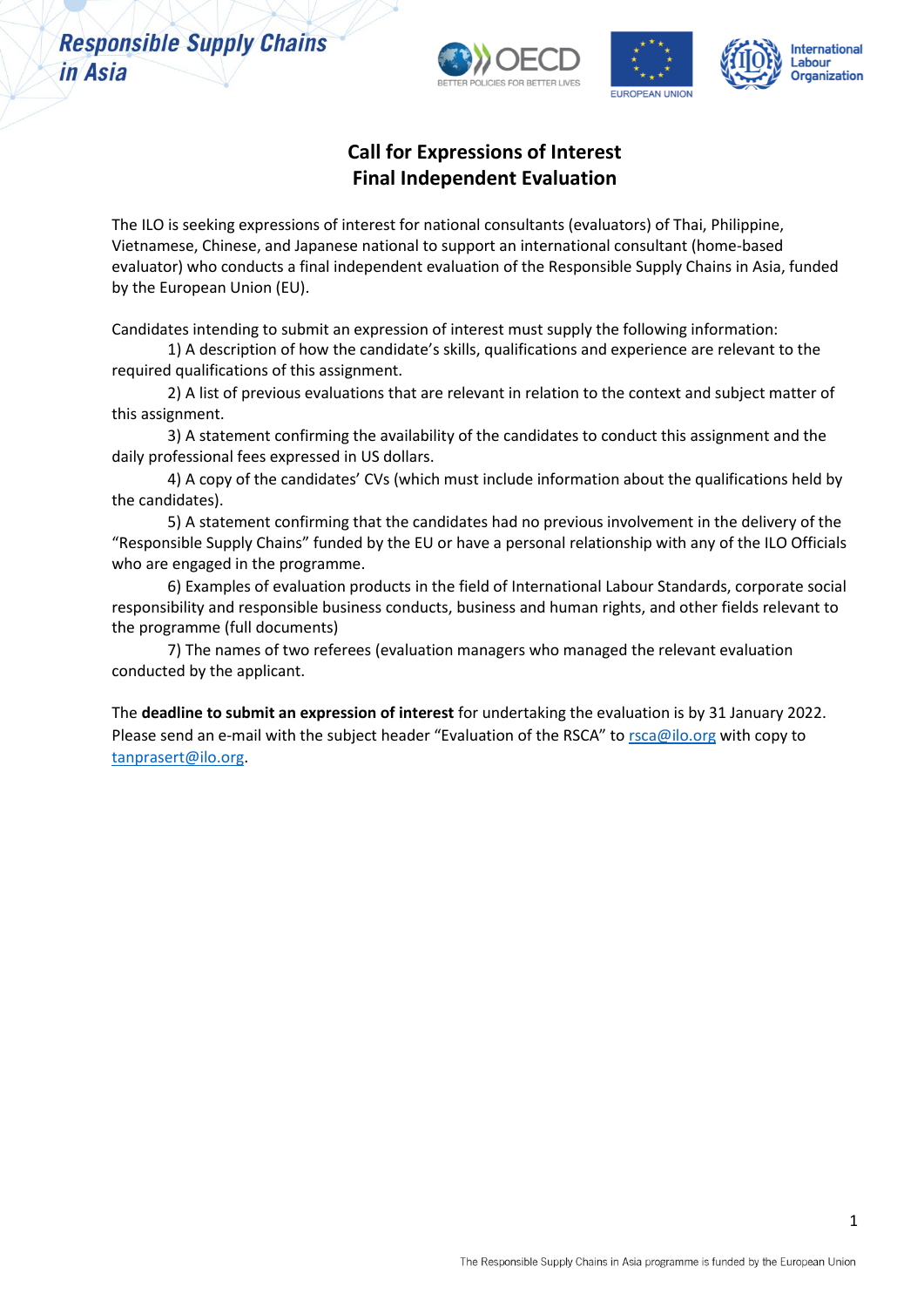

## **Terms of Reference Independent Final Evaluation Responsible Supply Chains in Asia**

| <b>ILO IRIS Code</b>                        | <b>RAS/16/13/EUR</b>                                                   |
|---------------------------------------------|------------------------------------------------------------------------|
| <b>Program dates</b>                        | 15 December 2017 - 14 December 2020 (1st No Cost                       |
|                                             | Extension until 14 December 2021 and 2 <sup>nd</sup> No Cost Extension |
|                                             | until 30 April 2022)                                                   |
| <b>Administrative Unit in charge of the</b> | <b>RO-Bangkok</b>                                                      |
| program                                     |                                                                        |
| Unit in charge of technical backstopping    | <b>MULTI</b>                                                           |
| <b>Timing of evaluation</b>                 | Final                                                                  |
| <b>Type of Evaluation</b>                   | Independent evaluation                                                 |
| <b>Donor</b>                                | The European Union                                                     |
| <b>Budget</b>                               | US\$ 5,272,511 Total budget                                            |
|                                             | (EU contributes 4,050,000 EUR and the ILO contributes                  |
|                                             | 400,000 EUR)                                                           |
| <b>Evaluation data collection dates</b>     | February-April 2022                                                    |
| <b>TOR preparation date</b>                 | November 2021                                                          |
| <b>Evaluation Manager</b>                   | Rattanaporn Poungpattana, Monitoring and Evaluation                    |
|                                             | Officer, ILO Regional Office for Asia and the Pacific                  |

#### **Table of Contents**

### **Abbreviation**

| CSR/RBC     | Corporate social responsibility                        |
|-------------|--------------------------------------------------------|
| <b>EM</b>   | <b>Evaluation manager</b>                              |
| IE          | International Evaluator                                |
| <b>MNE</b>  | <b>Multinational Enterprises</b>                       |
| <b>NE</b>   | <b>National Evaluator</b>                              |
| <b>OECD</b> | Organisation for Economic Co-operation and Development |
| <b>RBC</b>  | Responsible business conduct                           |
|             |                                                        |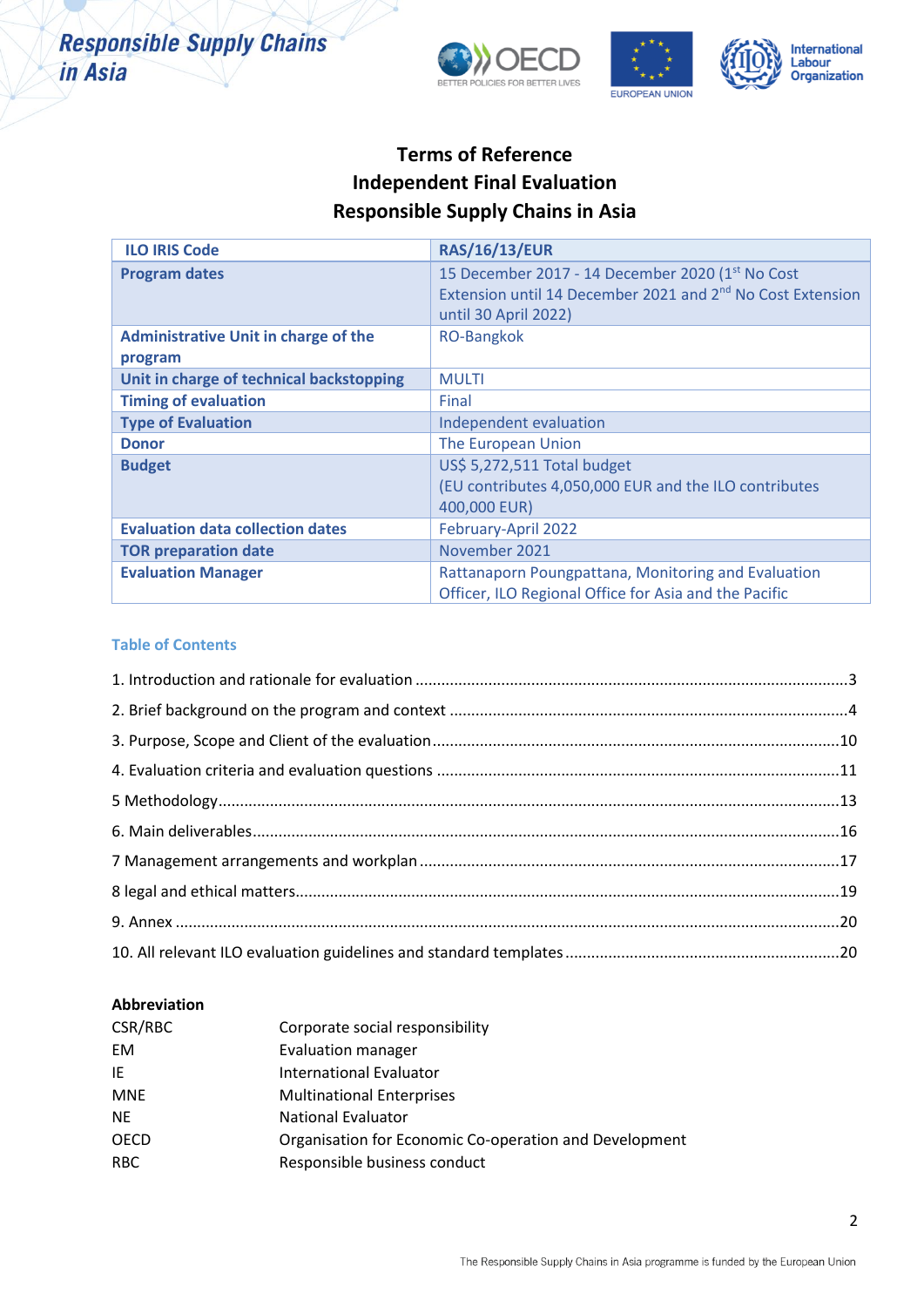





# <span id="page-2-0"></span>1. Introduction and rationale for evaluation

This Terms of Reference (TORs) concerns a final independent evaluation of the Responsible Supply Chains in Asia (RSCA) programme, which covers six countries including China, Japan, Myanmar, the Philippines, Thailand and Vietnam, plus a regional component added at the end of 2020 and approved by the donor.

The overall objective of the final evaluation focuses on assessing the effectiveness of the programme (achievements vis-à-vis the intended objectives/outcomes and the action plan). The evaluation will also apply other OECD/DAC criteria/ United Nation Evaluation Group (UNEG)'s Evaluation criteria e.g. relevance, coherence, efficiency, impact, sustainability of the programme, and other ILO cross-cutting concerns. The specific objectives of this final evaluation are to assess the extent to which the programme expected results have been achieved, the extent to which the programme had made a difference in enhancing respect for human rights, labour and environmental standards by businesses engaged in supply chains in Asia, and the likelihood of programme sustainability. It will also examine other aspects of the programme from relevance, coherence with other CSR/RBC programmes and initiatives at national and regional level, and efficiency on resource utilisation. The evaluation will provide a set of strategic recommendations for the potential second phase of the programme. It should also contribute to improving programming strategies and the approaches of ILO programmes in the area of responsible business conduct and corporate social responsibility.

The final evaluation process will be carried out between February and April 2022. It will be conducted in compliance with the UNEG Evaluation's Norms and Standards<sup>1</sup> and with the principle for programme evaluation set forth in the *ILO policy guidelines for evaluation: Principles, rationale, planning and managing for evaluations, 4 th edition* (Aug 2020) .

The final evaluation will be managed by an M&E Officer based in the ILO Regional Office-Bangkok and will be conducted by an independent evaluator to be recruited by the evaluation manager. Key stakeholders, including tripartite constituents and partners in all the six countries covered under the programme, the donor - EU, and the ILO's Multinational Enterprises and Enterprise Engagement Unit (MULTI) which is the technical backstopping unit, and the ILO Country Offices in China, Vietnam, Myanmar, Thailand, Japan, and the Philippines will be consulted throughout the evaluation process.

Since the mid-term, the programme has executed a number of evaluation activities. These include (1) an evaluability assessment conducted by an external consultant in August 2020; (2) mid-term stakeholder surveys<sup>2</sup> and; (3) a Strategic, Operative and Technical Review of the Responsible Supply Chains in Asia Programme, which was conducted with the support from external consultant between March and October 2021. In addition, the European Commission had also commissioned an external evaluation team to conduct a separate programme evaluation of EU-supported programmes under the EU's Partnership Instrument, including the RSCA, in September 2021. These evaluation activities provide substantial secondary data and information required for a final evaluation. As such, much of the information that is normally only collected during an evaluation, is already available.

For these reasons, the review and assessment of secondary data will constitute the main element of the methodology. These will be complemented with on-line interviews/meetings with selected key stakeholders in the six project countries. Despite these suggested outlines for evaluation methodology, the home-based international consultant will further refine and determine the final methodology of this evaluation during the inception phase, in consultation with the Evaluation Manager as well as with the ILO programme team. The evaluation will also need to address all relevant cross-cutting issues. Gender equality and nondiscrimination, disability inclusion, promotion of international labour standards, tripartite processes and

<sup>1</sup> http://www.unevaluation.org/document/detail/1914

 $2$  Two surveys were conducted. One of the surveys was part of the ILO's independent midterm evaluation. The other one was part of the EU commission evaluation.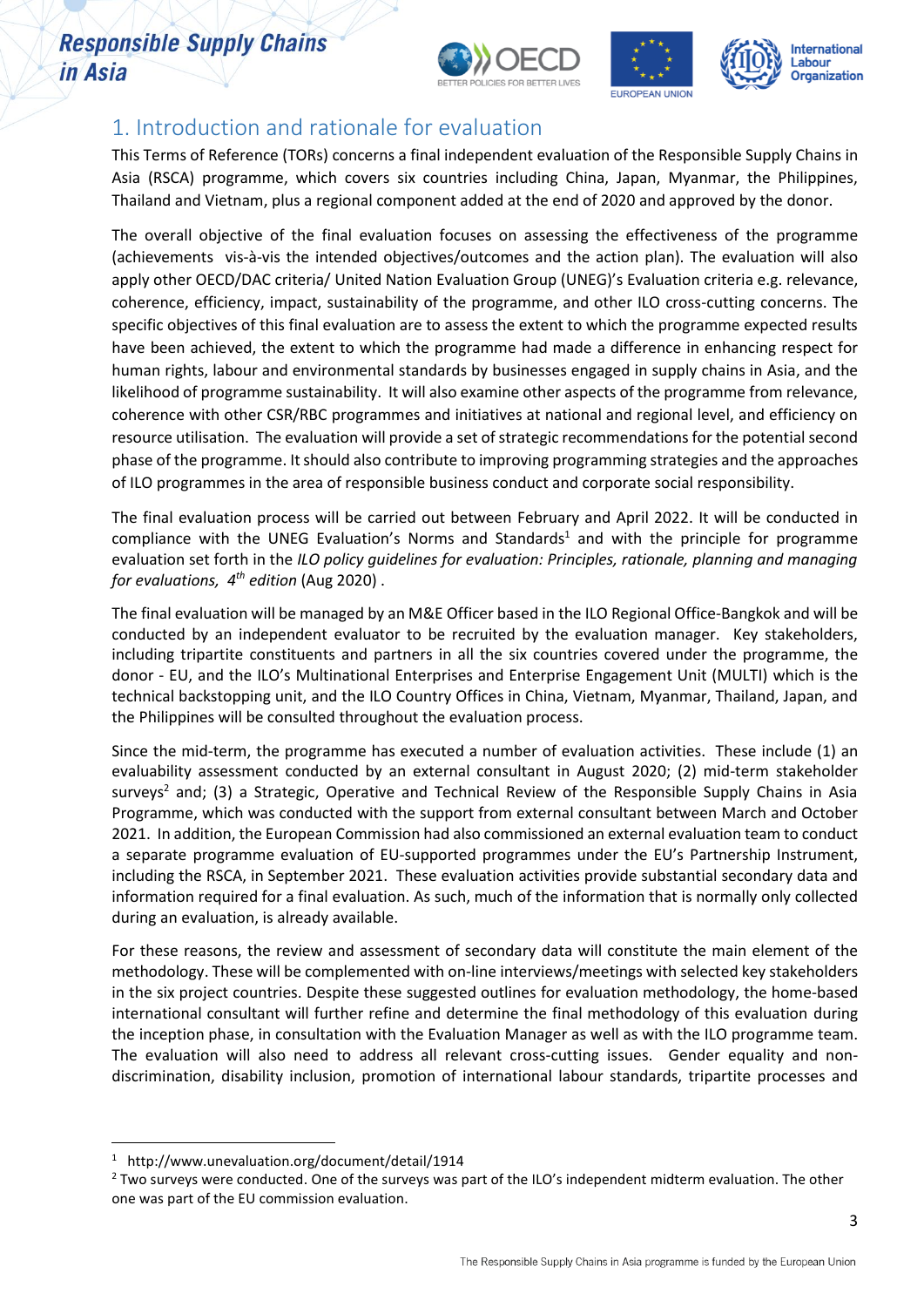

constituent capacity development and environmental issues will also be considered throughout this evaluation.

### <span id="page-3-0"></span>2. Brief background on the programme and context

### About Responsible Supply Chains in Asia

Responsible Supply Chains in Asia is a multi-programme developed by the European Commission together with the International Labour Organization (ILO) and the Organisation for Economic Co-operation and Development (OECD). Financed by the European Commission and implemented by ILO and OECD in **China, Japan, Myanmar, the Philippines, Thailand and Vietnam**, this three-year programme aims to contribute to an enhanced respect for human rights, labour and environmental standards by businesses engaged in supply chains in Asia, in line with international instruments which include the ILO MNE Declaration and the OECD MNE Guidelines.

This initiative is a part of the EU's long-standing commitment to promote human rights, decent work and sustainable development, a pledge underpinned by the EU Treaties and reinforced in the European Commission's trade policy strategy of 2015 "*Trade for All*". It falls in particular under the Commission's commitment to *identify opportunities for responsible supply chain partnerships* and the *EU's strategic approach to responsible business conduct,* which is based on internationally agreed principles and guidelines. It will also contribute to the EU strategic approach to CSR/RBC, as put forward in the Commission 2011 Communication "A renewed EU strategy 2011-14 for Corporate Social Responsibility."

The main target groups of the programme are tripartite constituents (national governments, employers and trade unions in the six countries under the programme) as well as European and Asian businesses operating in or having suppliers in the six targeted countries. Secondary target groups are business associations, chambers of commerce, media, academic institutions, CSR related organisations and other relevant stakeholders in different sectors and at different geographical levels in the six targeted countries.

The ultimate beneficiaries are: men and women working in enterprises in the six target countries, including vulnerable groups such as migrants, women and youth; European and Asian consumers benefiting from products made in a socially responsible manner, European and Asian citizens benefiting from environmental protection, community trade and human rights; European and Asian companies benefiting from sustainable growth, improved productivity, and competitive advantage.

The programme utilizes internationally agreed principles and guidelines on corporate responsibility, namely, the ILO Tripartite Declaration of Principles concerning Multinational Enterprises and Social Policy,<sup>3</sup> and the OECD Guidelines for Multinational Enterprises. It further incorporates the ILO Fundamental Principles and Rights at Work and related ILO codes of practice, guidelines, programmes and other sectoral guidance, as well as the UN Guiding Principles on Business and Human Rights. Other frameworks, especially regional or national, may be used as entry points for specific activities under the implementation plan. The programme has the following objectives:

The **overarching objective** is to promote smart, sustainable and inclusive growth by supporting CSR/RBC<sup>4</sup> practices and approaches adopted in global supply chains in Asia, in line with international instruments in this area. Ultimately, this programme will contribute to enhance market access opportunities and strengthen an international level playing field for EU responsible businesses in the region.

<sup>&</sup>lt;sup>3</sup>the ILO Tripartite Declaration of Principles concerning Multinational Enterprises and Social Policy (ILO MNE Declaration, 2017) [http://www.ilo.org/wcmsp5/groups/public/---ed\\_emp/---emp\\_ent/--](http://www.ilo.org/wcmsp5/groups/public/---ed_emp/---emp_ent/---multi/documents/publication/wcms_094386.pdf) [multi/documents/publication/wcms\\_094386.pdf](http://www.ilo.org/wcmsp5/groups/public/---ed_emp/---emp_ent/---multi/documents/publication/wcms_094386.pdf)

<sup>&</sup>lt;sup>4</sup> CSR/RBC is about companies integrating social, human rights and environmental concerns in their business operations as a complement for the respect of existing legislation.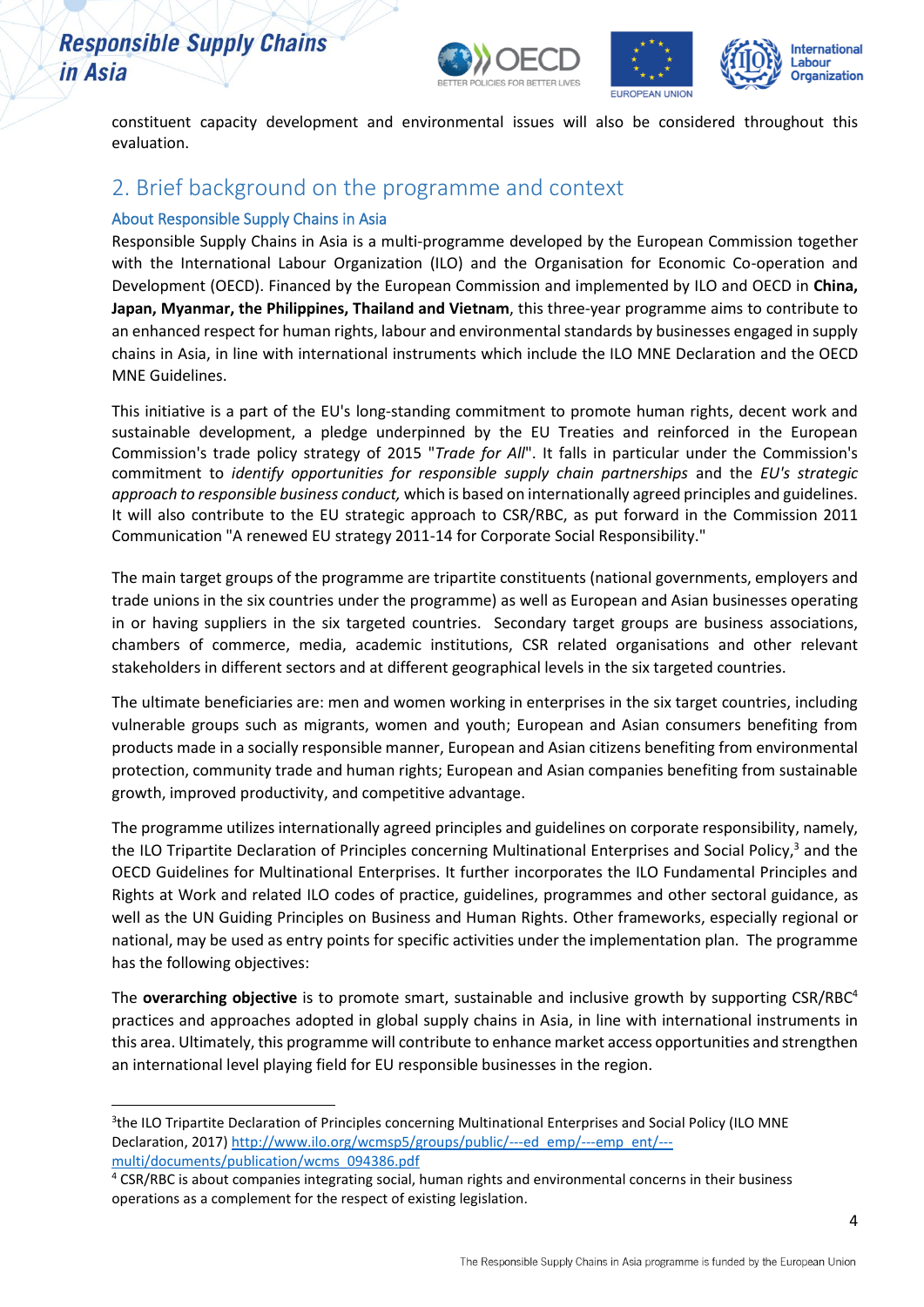



The specific objectives of the intervention will contribute to:

- strengthening a common and understanding of CSR/RBC in line with internationally agreed principles and guidelines and promoting the EU's approach to CSR/RBC including in relation to decent work;
- contributing to the establishment of a CSR/RBC enabling environment in line with internationally agreed principles and guidelines;
- facilitating contributions of businesses operating in Asia to CSR/RBC (e.g. environmental protection, decent working conditions, and human rights);
- maximising the positive contribution of business to sustainable development and inclusive growth through generation of decent work while minimising possible negative impact on environmental protection, decent working conditions, and respecting human rights in Asia and its international suppliers;
- facilitating the interplay between initiatives by private stakeholders (e.g. at sectorial level) and international regulatory frameworks on labour rights, social dialogue and environmental protection and their implementation.

#### **Expected results and main activities**

This action aims to achieve the following expected results:

- Increased awareness and strengthened capacity of all relevant actors, particularly businesses and public authorities in the region, in relation to CSR/RBC;
- Enhanced development and dissemination of CSR/RBC approaches and initiatives (including best practices, case studies, tools, lessons learned and documentation) on CSR/RBC in line with internationally agreed principles and guidelines;
- Improved coherence among CSR/RBC between the EU and Asia, in line with relevant internationally agreed principles and guidelines;
- Facilitate the development and/or reinforce existing multi-stakeholder partnerships, including at sector level and sound industrial relations in line with internationally agreed principles and guidelines on CSR/RBC;
- Strengthened and continued information exchange involving all relevant stakeholders in relation to internationally agreed CSR/RBC principles and guidelines;
- Enhanced contributions of businesses operating in Asia to environmental protection, decent working conditions, and the respect of human rights and strengthened coherence with relevant regulatory frameworks

These results will be achieved through the following main indicative activities:

- Research activities to support the effective implementation of principles and guidelines on CSR/RBC by defining what is already available and what potentially needs to be developed or adapted, including by building on existing studies/material. This entails:
	- o mapping current approaches and initiatives,
	- o collecting (or via pilot programmes, developing) adequate Case Studies/Best Practices that show the added value for businesses to adhere to CSR/RBC,
	- o collecting available tools, lessons learned and success/fail factors for implementation and effectuation
- Outreach and in-country roundtables for key stakeholders of selected priority sectors and value chains (e.g. specific governments and/or specific industry sectors) on dedicated topics related to CSR/RBC principles, guidelines and practices, to foster peer learning, promote the adherence of trading partners and businesses to internationally agreed CSR/RBC principles, guidelines and compliance to (sector-specific) standards, to increase awareness of the existence of tools and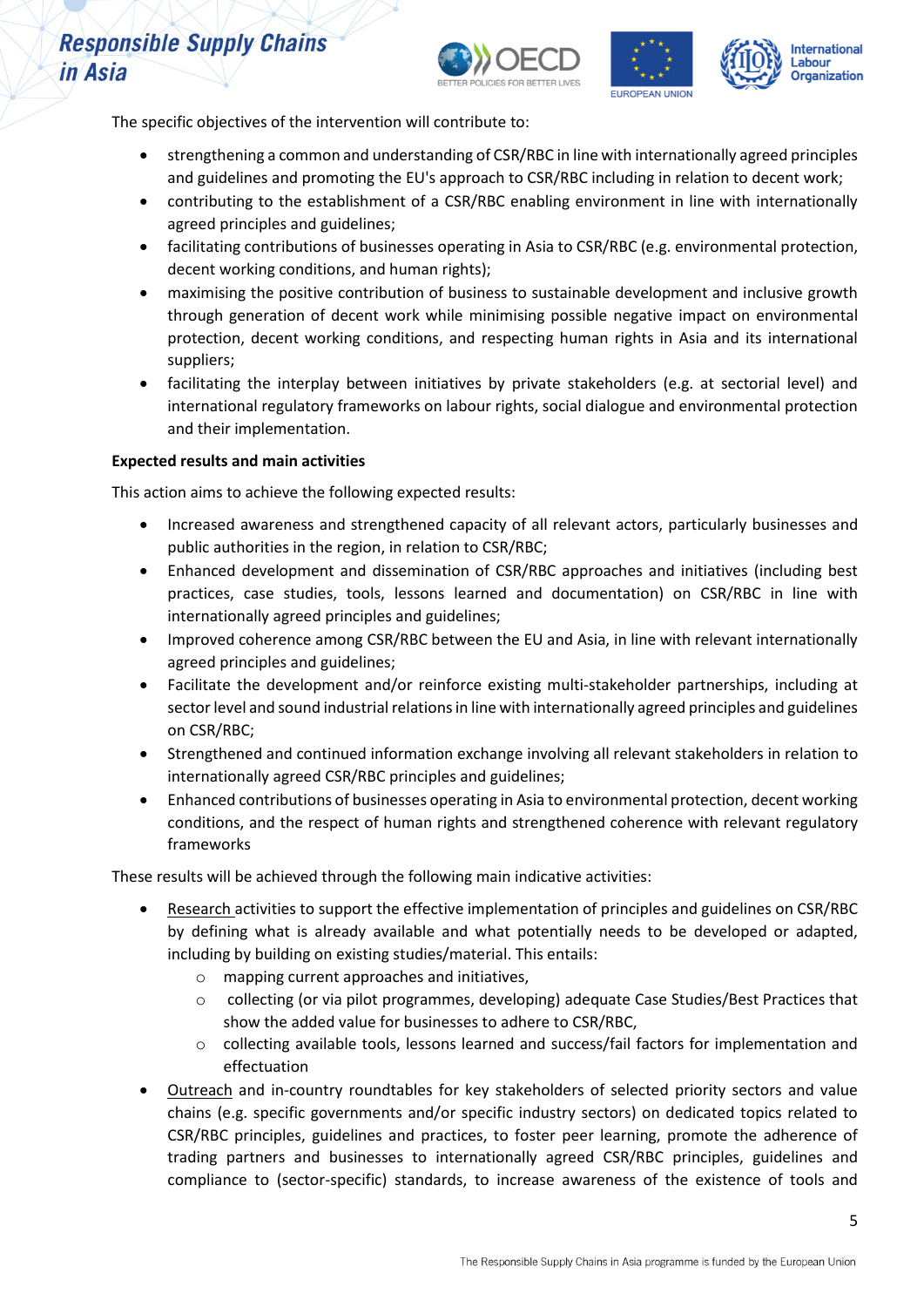





instruments and foster multi-stakeholders partnerships, in consultation with relevant frameworks and stakeholders.

- Policy advocacy work on international CSR/RBC principles and guidelines, building upon all work done in the last decade in all involved countries, and especially focussing on strengthening interdepartmental coordination and stimulating implementation of national-level strategies of relevance for CSR/RBC.
- Capacity building and training activities to promote the development and dissemination of specific local high-priority issues related to internationally agreed CSR/RBC principles and guidelines. These activities will target prioritized sectors and their businesses, associations, employers, trade union and responsible governmental institutions

### Geographic and sectoral scope of activities

The programme focuses on relevant EU trading partners in this region, who are also major actors in global supply chains, namely, China, Myanmar, Japan, the Philippines, Thailand and Vietnam. In each of the targeted countries, the programme focuses on the following key target sectors to ensure high impact and appropriate focus:

- **China:** textile and electronics
- **Japan:** Vehicle parts and electronics
- **Myanmar:** Agriculture and seafood
- **the Philippines:** Agriculture (Food)
- **Thailand:** Vehicle parts and agriculture (Food)
- **Vietnam:** Wood Processing Seafood/Aquaculture

A regional component was also added at the end of 2020 and approved by the donor. This component focuses on disseminating knowledge and best practices through the Responsible Business and Human Rights Forum (RBHR).

### **Programme theory of change, and strategy** *- See annex 1*

### *Alignment with ILO's strategic framework*

The programme links to ILO Policy outcomes, Decent Work Country Programmes (DWCPs) in the partner countries, and Country Programme Outcome (CPO) of ILO. With regards to P&B, the programme is linked to the following ILO 2020-2021Programme and Budget (P&B) Outcomes:

"Outcome 4: Sustainable enterprises as generators of employment and promoters of innovation and decent work"

Output 4.4. Increased capacity of member States and enterprises to develop policies and measures that promote the alignment of business practices with decent work and a human centred approach to the future of work.

### *Cross cutting issues and gender responsiveness in programme design*

CSR/RBC is about companies integrating social, human rights and environmental concerns in their business operations as a complement for the respect of existing legislation. It is therefore a concept that addresses many human rights and sustainable development issues such as the protection of the environment or decent working conditions, which will be mainstreamed throughout the proposed action.

The action is expected to ensure gender mainstreaming in all its activities and to contribute to improving decent working conditions and the respect of human rights in sectors where women are highly employed but also in sectors where women are underrepresented, CSR/RBC activities will contribute at establishing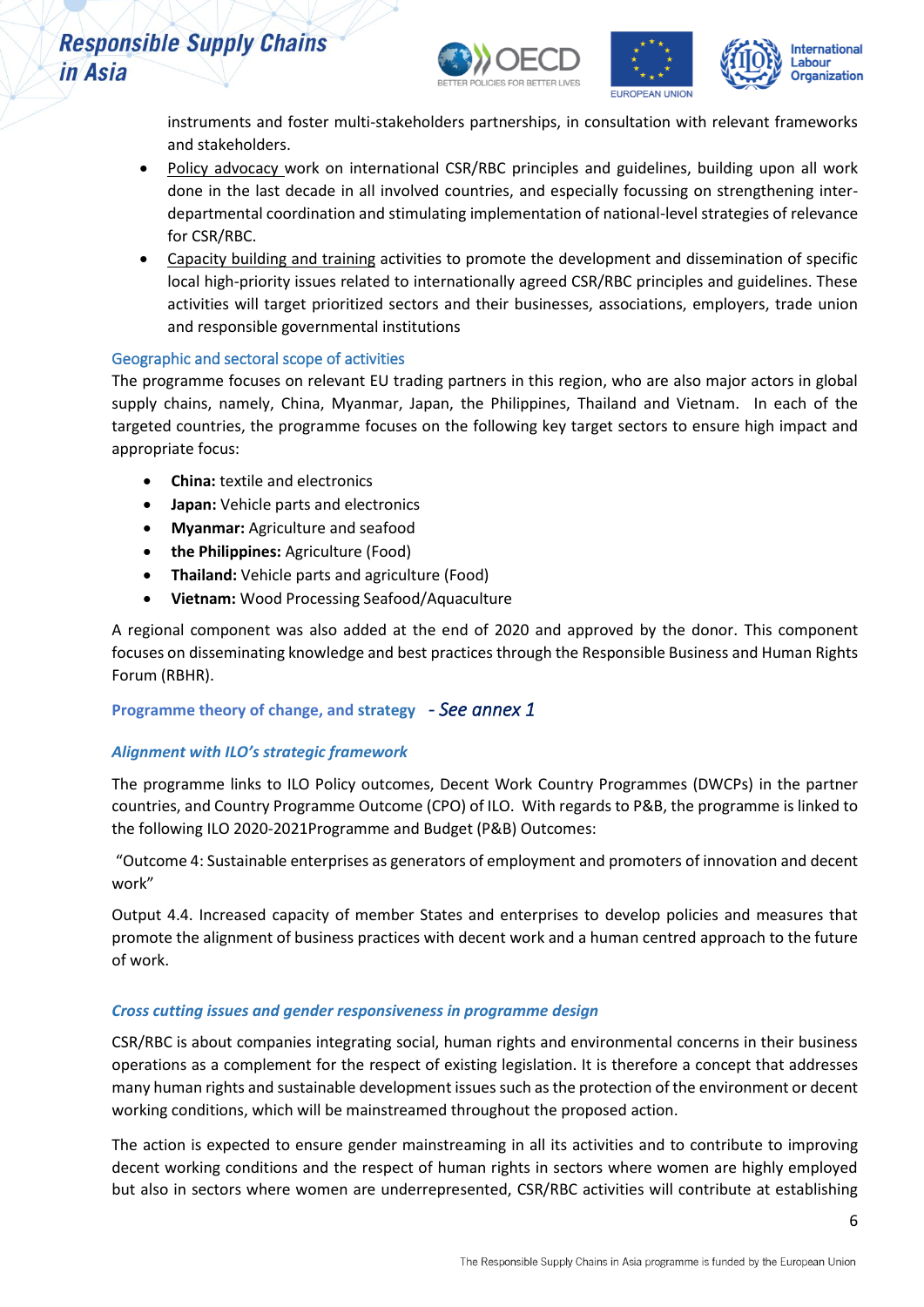





more inclusive business models. The PRODOC requires that the needs of and impact on the ultimate beneficiaries be analysed through sex- and age-disaggregated data during the implementation of the Action and gender expertise be sought to better address gender dimensions within specific activities and to mainstream gender throughout the Action lifecycle, including in its evaluations and monitoring.

#### *Institutional arrangements*

A joint steering committee (JSC) has been established as per the programme document, to advise on the implementation of the programme and provide strategic guidance on the Action implemented by the OECD and the ILO. The JSC is composed of representatives from the European Union (represented by services such as Foreign Policy Instruments (FPI), DG TRADE, European External Action Service (EEAS), Delegations, etc.), the ILO and the OECD. Four JSC meetings were organized: the first JSC meeting took place in Brussels in April 2018 after the kick-off meeting, the second, third, and fourth meetings took place on November 2018, November 2019, and March 2021 in Bangkok respectively, with rotating chairs among the three organizations.

#### *Programme management set-up*

### **ILO**

The programme is under responsibility of the ILO Regional Office for Asia and the Pacific (ROAP) in Bangkok and is managed by a Programme Manager based in the Regional Office for Asia and the Pacific (ROAP). Technical backstopping of the programme falls under the ILO MULTI Unit in Geneva.

The ILO programme management team based in Bangkok is responsible for all the programme operations. The team consists of one Programme Manager, Administrative/Finance Assistant, Knowledge Management Officer, and Policy and Advocacy Officer. In each ILO country office except for the Japan office, the programme places a National Programme Coordinator (NPC), who manages central level coordination and reporting for the programme and an administrative/finance Assistant. In the office of ILO in Japan, a Programme Assistant works under the direct supervision of the PM based in Bangkok and closely with the Programme Officer who is based in the Japan Country Office.

During the no-cost extension phase of the programme, changes in staffing arrangements have taken place due to budget constraints.

### The role and responsibility of the programme partners

### **ILO**

The ILO methodology for implementation adopts a participatory approach involving the direct beneficiaries and partners (government, employers and workers organisations, and businesses). As in all its actions, the ILO works predominantly with its tripartite constituents to implement the actions of the programme. In addition to the tripartite constituents, the ILO involve partners such as academic institutions, universities, European Chambers of Commerce, Business Associations, government institutions, membership organisations and enterprises.

The ILO uses the Tripartite Declaration of Principles concerning Multinational Enterprises and Social Policy, (ILO MNE Declaration) as the main policy framework for the programme implementation. The ILO approaches the implementation of CSR/RBC concepts and practices from the labour perspective based on the tripartite agreed recommendations in the MNE Declaration. In that sense the ILO refers to socially responsible labour practices at the enterprise level and along the supply chains in the sectors targeted.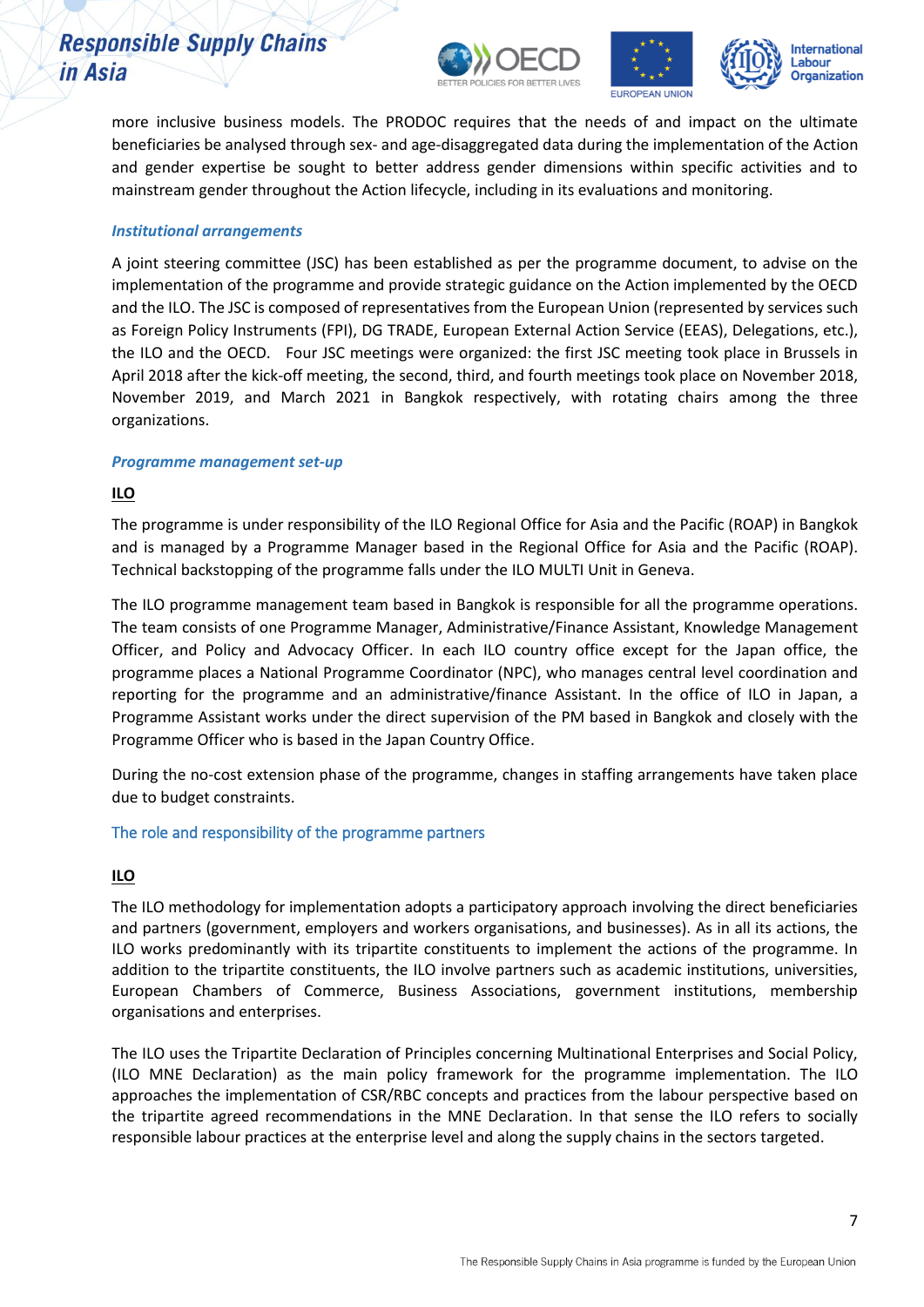





All the actions of the ILO in the context of the programme are structured around the 4 components and the activities stated in the Annex I.b of the Action. However the RSCA-ILO team may, at times, have gone beyond these components and implemented activities that were not explicitly included in the action plan in Annex I.b, but were nonetheless conducive to achieve the strategic objectives of the Action. These strategic activities remain framed by the strategic objectives of the Action and the mandate and objectives of the ILO.

As the specialised agency of the UN on the world of work, ILO's work involves adopting International Labour Standards and providing policy guidance, capacity building and technical assistance to governments, employers and workers in its 187 member States. The call for ratification and implementation of International Labour Standards, especially the core labour standards, are included in EU trade agreements.

The ILO Tripartite Declaration of Principles concerning Multinational Enterprises and Social Policy (MNE Declaration) is the only ILO instrument that directly addresses enterprises in addition to governments and social partners, and forms the framework for ILO's work on CSR, containing principles derived mainly from International Labour Standards.

The MNE Declaration incorporates the ILO Fundamental Principles and Rights at Work, which are included in the "Responsibility of business to respect human rights" pillar of the Guiding Principles on Business and Human Rights implementing the UN Protect, Respect and Remedy Framework on Business and Human Rights, which also constitute the four labour principles of the UN Global Compact. Raising awareness of the principles of the MNE Declaration among government ministries and agencies, multinational enterprises and employers' and workers' organizations, including through organizing capacity-building events and developing online information and dialogue platforms in local languages, remains at the centre of the strategic priorities of the programme for the ILO.

Through the proposed RSCA programme, the ILO promotes evidence-based dialogues based on research findings and recommendations to advance the common understanding and knowledge on the issues at hand; and to facilitate the alignment of company policies at different levels of the supply chain with national development and decent work objectives to enhance their economic and social development impacts and to address the decent work challenges. Moreover, ILO engages with enterprises through national, sub-national/provincial, and sectoral campaigns to raise awareness of the MNE Declaration; to disseminate good practices translating its principles into action; and to roll out a series of technical seminars, training and experience sharing activities highlighting the importance of the labour dimension of CSR. Tripartite-plus dialogues and cooperation (involving the ILO tripartite constituents - government, employers' and workers' organizations - and enterprises - both MNEs and SMEs) will be fostered through training and awareness-raising for government and social partners, sectoral actors and enterprises, highlighting the importance of evidence-based dialogue approaches. Country and sectoral-level mechanisms such as dialogue platforms, working groups and task forces will be enhanced or developed in addressing decent work priorities. This is a critical element in ensuring the longer-term sustainability of the Action through enhanced ownership of the issues by the national and local actors and an adequate supporting mechanism.

This programme fosters synergies with ongoing ILO-supported assistance in the countries as part of the Decent Work Country Programmes in areas such as labour administration/labour inspection, occupational safety and health, labour law, fundamental principles and rights at work, working conditions and industrial relations.

### **OECD**

The OECD manages the programme from its headquarters in Paris. The activities are managed by the OECD's Responsible Business Conduct Centre, which is a part of the Directorate for Financial and Enterprise Affairs.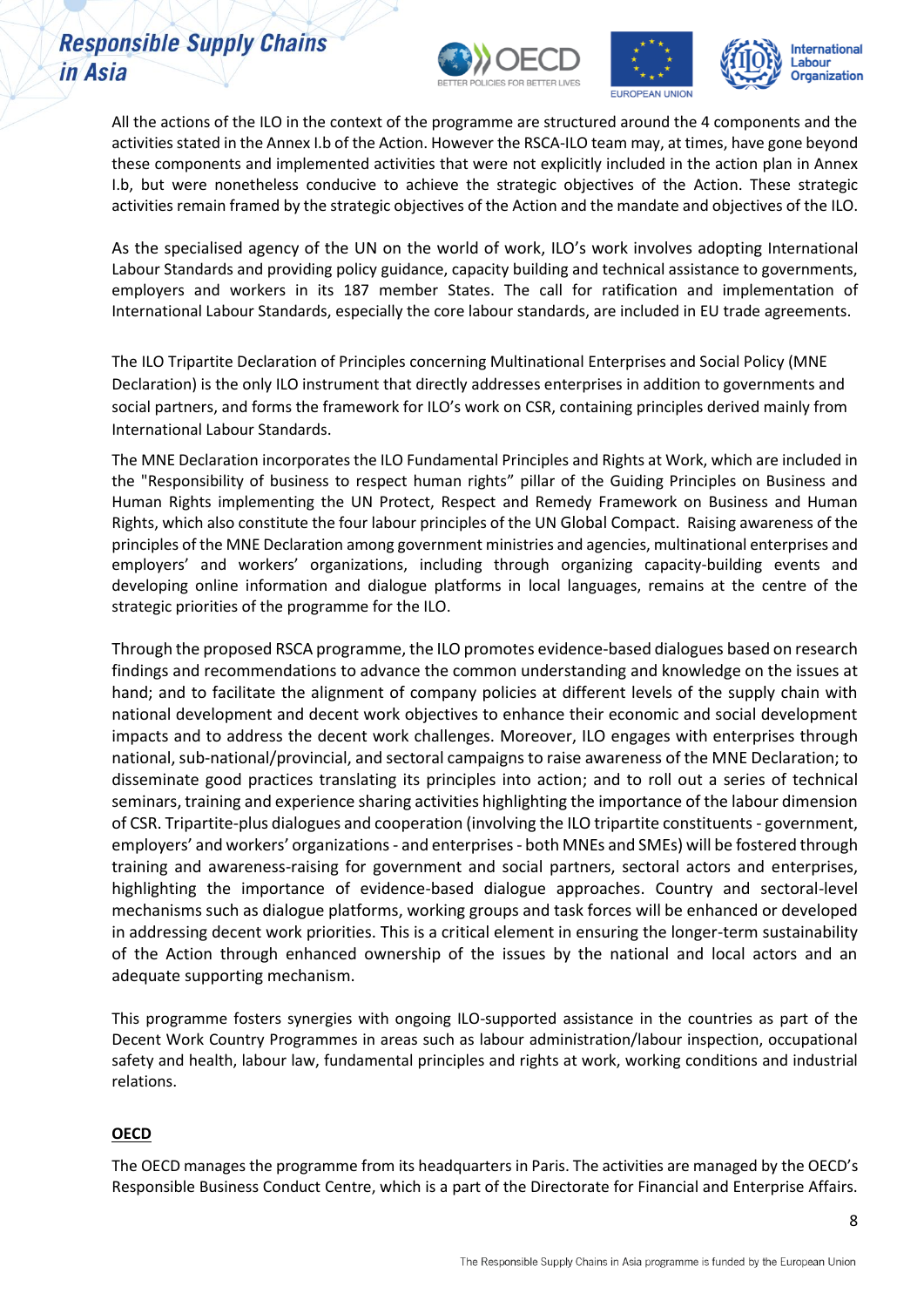





The OECD's contribution focuses on key areas of corporate responsibility covered by the OECD Guidelines for Multinational Enterprises, including human rights, environment, and labour. The programme also draws on the OECD Policy Framework for Investment and the OECD guidance on due diligence in various sectors, including minerals, extractives, agriculture, garment and footwear, and financial sectors.

The OECD also works closely with national governments and local stakeholders in each country to promote alignment with internationally recognised RBC principles and standards to ensure long-term ownership. The implementation of the activities by the OECD builds on the following methodology:

- 1. Implementation of responsible business conduct standards
- 2. Training on responsible supply chains
- 3. Enabling policy frameworks for responsible business conduct
- 4. Data collection and evidence on RBC policies and impacts

### Collaboration between OECD and ILO

The collaboration between OECD and ILO, as co-implementers of the programme, in the implementation of the Action is guided by the respective mandate, relevant instruments and tools, structure, field presence and expertise on CSR/RBC of each organisation. While the Joint Steering Committee (JSC) guides the overall implementation of this Action, both organisations seek to coordinate and collaborate in the implementation of the activities, and seek synergies at the country level.

At the implementation level, the ILO and the OECD are expected to seek synergies and coordination among themselves and with CSR/RBC initiatives of EU-affiliated entities in the targeted countries to the maximum extent, in order to create greater impact with joint strength and efforts. The following categorisation explains the envisaged cooperation in the implementation of the various types of activities:

- A."Joint activities" (i.e. the National Conferences), with equal sharing of logistical costs (rental of conference rooms, interpretation services, catering, etc.) between the two organisations.
- B.Activities that are "semi-joint", which have a common header but separately detail implementation and outputs. The objective is for both organisations to work together as much as possible, but retain flexibility. The details of collaboration in implementing semi-joint activities will be further refined in the inception phase.
- C.Activities that are in principle separate/stand-alone, as they relate to the specific mandate and expertise of each organisation. Wherever possible, both organisations will seek coordination and collaboration in their implementation.

In general terms, it is expected that both organisations coordinate efforts in terms of visibility, communications, as well as in overall strategic planning. During the first months of implementation it has been noted the need to jointly approach counterparts at the country level.

### **EU**

While the programme is implemented by ILO and OECD as the main actors for the implementation of the activities (through a delegation agreement), the EU provides indirect management of the programme to forge bilateral and multilateral partnerships and to promote EU and the international principles and approach to responsible business conduct. The EU has emphasised the fact that this is a partnership (funded through their Partnership Instrument) and as such the EU, in addition to being the main donor, is also a partner in the implementation of the Action. The EU delegations, through DG Trade or FPI staff, are in direct contact with the ILO staff at the country level and at the regional level. In some cases, such as in Japan,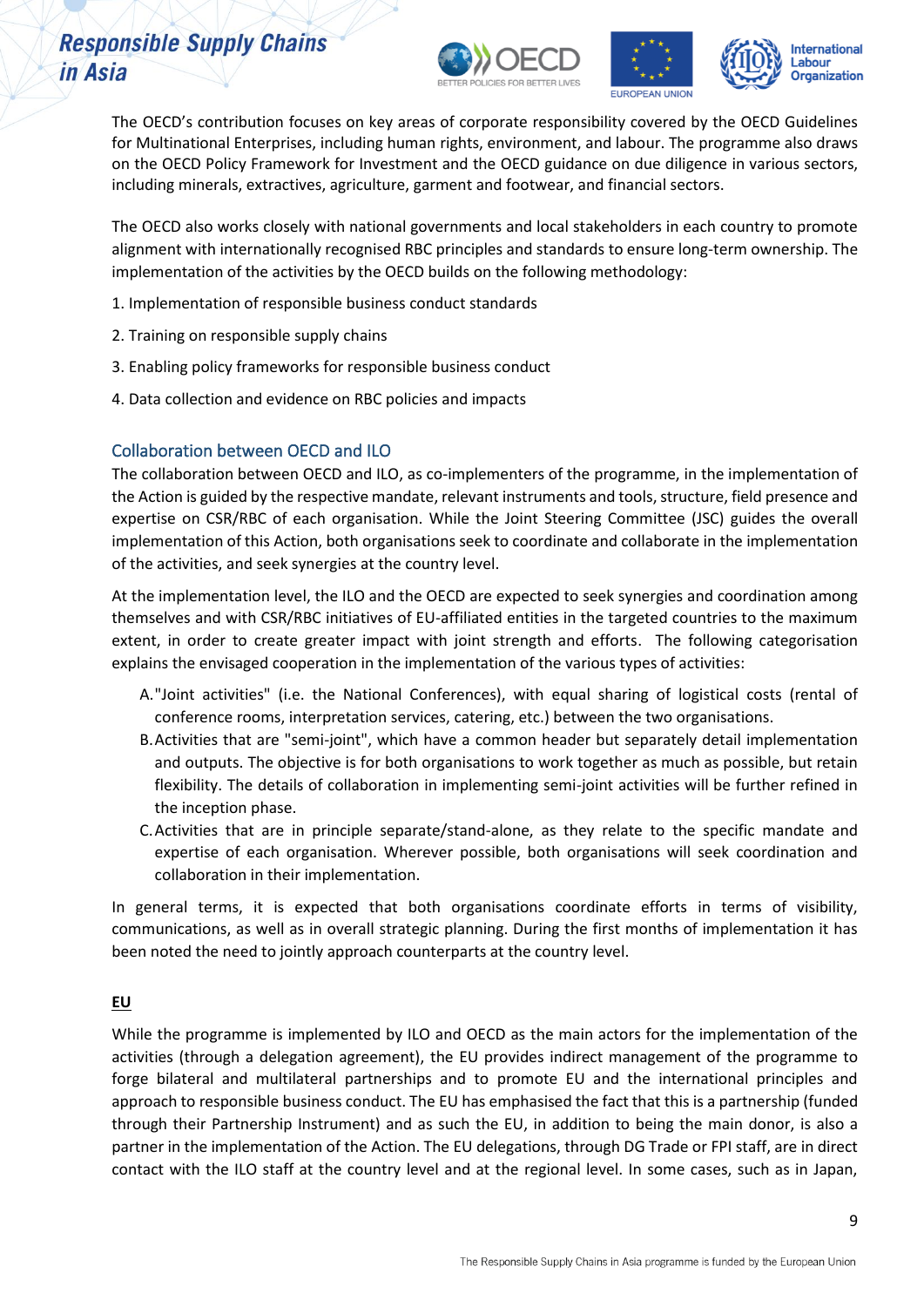





Thailand and Philippines, the Delegations have been very instrumental to reach out to partners and as entry point to build relations with partners and government institutions beyond the tripartite partners of the ILO.

### <span id="page-9-0"></span>3. Purpose, scope and client of the evaluation

### *Purpose:*

The main purpose of this final independent evaluation is to evaluate ILO's overall performance in the implementation of the project and promote accountability to ILO key stakeholders, including the EU as the main donor, as well as the tripartite constituents of the six countries, and to enhance learning within the ILO and key stakeholders. The findings will be used to improve the design and implementation of similar projects in the future. The evaluation will provide a set of strategic recommendations for the potential second phase of the programme. It should also contribute to improving programming strategies and approaches of the ILO programmes in the area of responsible business conduct and corporate social responsibility.

The final independent evaluation has the following specific objectives:

- 1. Assess whether the RSCA programme responds to the needs and priorities on CSR/RBC of beneficiaries (ILO constituents, businesses, and development partners) within the scope of the programme, at national and regional level, and whether it had the appropriate design and strategies to achieve intended results in supporting CSR/RBC practices and approaches in line with the international agreed principles on CSR/RBC e.g. MNE Declaration, OECD MNE Guidelines
- 2. Assess whether resources are strategically allocated and efficiently used
- 3. Assess whether the outputs and outcomes (expected results) have been effectively achieved at the programme level and the programme contribution to achieving decent work and social justice at national (DWCP and CPO), and corporate level (P&B).
- 4. Assess ownership and commitment of the ILO constituents, businesses, and other relevant stakeholders in CSR/RBC advocacy and implementation, as well as examining factors influencing sustainability of the programme benefits.
- 5. Assess the RSCA programme contribution to the promotion of smart, sustainable, and inclusive growth by supporting CSR/RBC practices and approaches at policy and enterprise levels and the extent to which its impacts reach the ultimate beneficiaries.

### *Scope:*

The evaluation will **cover the ILO component of the programme**, and all geographical coverage of the programme in the six Asian countries, namely **China, Japan, Myanmar, the Philippines, Thailand and Vietnam, as well as at the regional level with actions implemented by the RSCA team**. The evaluation covers the programme's period from the inception until the time that the evaluation is carried out in April 2022.

The evaluation will integrate gender dimension, disability inclusion and other non-discrimination issues as cross-cutting concerns throughout the methodology, deliverables, and final report of the evaluation. In terms of this evaluation, this implies involving both men and women in the consultation, evaluation analysis and evaluation team. Moreover, the evaluators should review data and information that is disaggregated by sex and gender and assess the relevance and effectiveness of gender related strategies and outcomes to improve lives of women and men. All this information should be accurately included in the inception report and final evaluation report.

The evaluation will give specific attention to how the intervention is relevant to the programme and policy frameworks at the national and global levels, UN Sustainable Development Cooperation Framework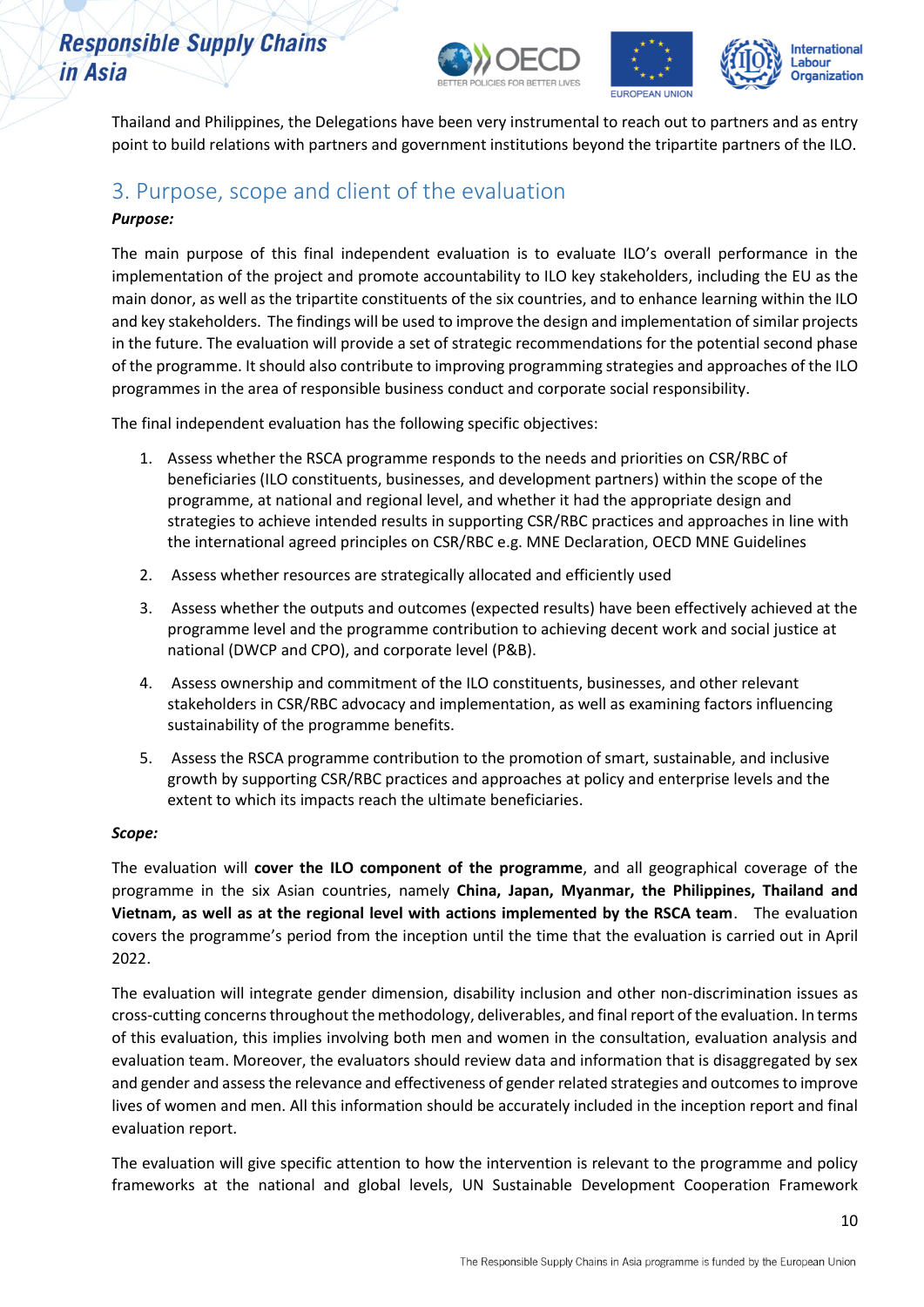





(Cooperation Framework) and national sustainable development strategy (or its equivalent) or other relevant national development frameworks, including any relevant sectoral policies and programmes.

The evaluation shall also focus on sustainability of the programme and provide strategic recommendations on the programme's potential second phase with an emphasis on programme design, implementation, and monitoring.

Where possible, the evaluation must be conducted with gender equality as a mainstreamed approach and concern. This implies (i) applying gender analysis by involving both men and women in consultation and evaluation's analysis, (ii) inclusion of data disaggregated by sex and gender in the analysis and justification of programme documents; (iii) the formulation of gender-sensitive strategies and objectives and genderspecific indicators; (iv) inclusion of qualitative methods and utilization of a mix of methodologies, (v) forming a gender-balanced team, and (vi) assessing outcomes to improve lives of women and men. Thus, analysis of gender-related concerns will be based on the ILO Guidelines on Considering Gender in Monitoring and Evaluation of Programmes (September, 2007). The evaluation will be conducted following UN evaluation standards and norms5 and the Glossary of key terms in evaluation and results-based management developed by the OECD's Development Assistance Committee (DAC).

#### *Clients:*

The clients and users of the independent evaluation include the ILO management at country, regional and Headquarters levels, ILO tripartite constituents, the partners of the programme and Joint Steering Committee members, in particular the EU as the main financing partner of this Action.

The evaluation will ensure that the issues and inputs from stakeholders/tripartite constituents are being adequately covered in the objectives of the evaluations and they will have the opportunities to provide inputs and feedback throughout the evaluation process.

### <span id="page-10-0"></span>4. Evaluation criteria and evaluation questions

It is expected that the final evaluation will address all of the questions listed below. The evaluation team may adapt the evaluation criteria and questions, but any fundamental changes should be agreed upon with the ILO evaluation manager, and reflected in the inception report.

| RELEVANCE<br><b>AND VALIDITY</b><br>OF DESIGN              | Are the programme design and strategies adequate to promote<br>$\bullet$<br>International Labour Standards and CSR/RBC instruments with each<br>of the partner countries?<br>To what extent has the programme responded to the needs and<br>$\bullet$<br>priorities of the beneficiaries, ILO constituents, and development<br>partners at policy and enterprise levels in the partners' countries?<br>To what extent has the programme responded to the changing<br>$\bullet$<br>situations relating to the COVID19 pandemic? |
|------------------------------------------------------------|--------------------------------------------------------------------------------------------------------------------------------------------------------------------------------------------------------------------------------------------------------------------------------------------------------------------------------------------------------------------------------------------------------------------------------------------------------------------------------------------------------------------------------|
| COHERENCE-<br>how well does<br>the<br>intervention fit     | To what extent has the RSCA programme aligned with national<br>$\bullet$<br>priorities and the international development frameworks?<br>To what extent are the programme objectives complementary to<br>$\bullet$<br>other CSR/RBC initiatives in the participating countries and in the<br>region?                                                                                                                                                                                                                            |
| <b>EFFECTIVENESS</b><br>(including)<br>effectiveness<br>οf | To what extent has the outputs yielded expected results?<br>$\bullet$<br>To what extent and in what way has the awareness of, and<br>$\circ$<br>understanding of CSR/RBC in line with internationally agreed<br>principles and guidelines increased?                                                                                                                                                                                                                                                                           |

#### **Key evaluation questions**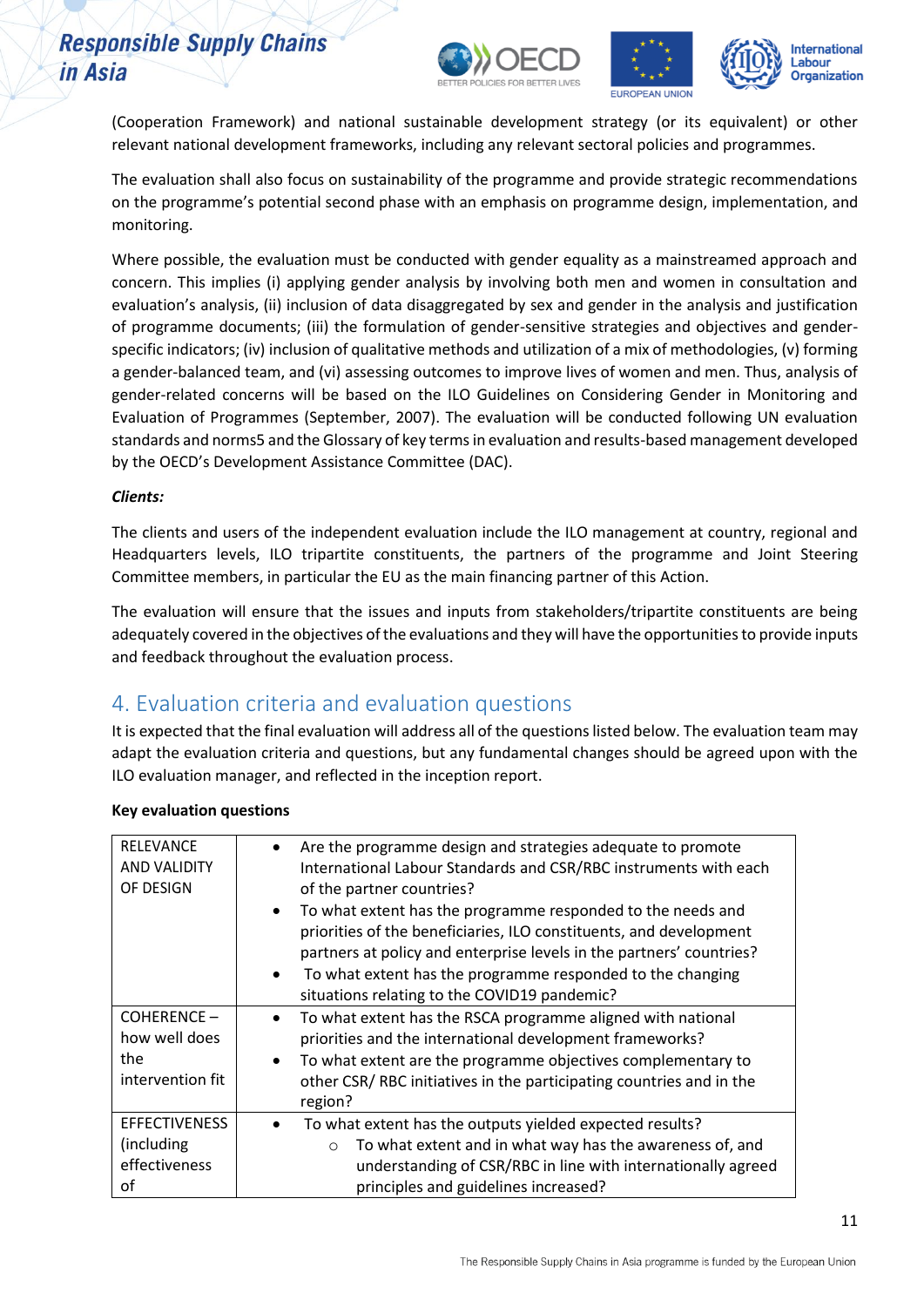

 $\geq$ 





| management            | To what extent and in what way has the programme<br>$\circ$                                                                               |
|-----------------------|-------------------------------------------------------------------------------------------------------------------------------------------|
| arrangement)          | contributed to establishing a CSR/RBC enabling environment                                                                                |
|                       | in the partner countries?                                                                                                                 |
|                       | To what extent and in what way has the programme<br>$\circ$                                                                               |
|                       | facilitated the contributions of businesses operating in Asia to                                                                          |
|                       | CSR/RBC?                                                                                                                                  |
|                       | To what extent and in what way has the programme<br>$\circ$                                                                               |
|                       | contributed to maximising the positive contribution of                                                                                    |
|                       | business to sustainable development and inclusive growth?                                                                                 |
|                       | To what extent and in what way has the programme<br>$\circ$                                                                               |
|                       | contributed to facilitating the interplay between initiatives by                                                                          |
|                       | private stakeholders (e.g. at sectorial level) and international                                                                          |
|                       | regulatory frameworks on labour rights, social dialogue and                                                                               |
|                       | environmental protection and their implementation?                                                                                        |
|                       | To what extent have the identified and emerging risks and                                                                                 |
|                       | assumptions affected the programme implementation? How well has                                                                           |
|                       | the programme managed those risks?                                                                                                        |
| <b>EFFICIENCY</b>     | Have the financial resources and other inputs been strategically<br>$\bullet$                                                             |
| (HOW WELL             | allocated and efficiently used to achieve results?                                                                                        |
| ARE                   | To what extent are the programme resources leveraged with others'<br>$\bullet$                                                            |
| <b>RESOURCES</b>      | related projects or partners' resources to maximise the programme                                                                         |
| <b>BEING USED?)</b>   | impacts?                                                                                                                                  |
| <b>SUSTAINABILITY</b> | To what extent has the strategy adopted by the RSCA contributed to<br>$\bullet$                                                           |
| (WILL THE             | sustainability of results, especially in terms of decent work and                                                                         |
| <b>BENEFIT LAST)</b>  | CSR/RBC?                                                                                                                                  |
|                       | To what extent has the RSCA supported the commitment, leadership,<br>٠                                                                    |
|                       | and ownership of the ILO constituents, enterprises, and other                                                                             |
|                       | relevant stakeholders to advocate for and engage in CSR/RBC?                                                                              |
|                       | How likely will the results be sustained beyond the RSCA through the<br>actions of the ILO constituents, enterprises, and other relevant  |
|                       | stakeholders? Which programme components or results appear likely                                                                         |
|                       | to be sustained?                                                                                                                          |
|                       | What are the major factors that will have or have influenced the                                                                          |
|                       | continuity of the programme's activities and benefits? Is there any                                                                       |
|                       | needed support to ensure the sustainability of programme's benefits?                                                                      |
| <b>IMPACT (WHAT</b>   | How has the awareness of the importance of CSR/RBC improved in the<br>$\bullet$                                                           |
| <b>DIFFERENCE</b>     | concerned countries as a result of RSCA's contribution?                                                                                   |
| <b>DOES THE</b>       |                                                                                                                                           |
| <b>INTERVENTION</b>   | To what extent has the RSCA contributed to strengthening the                                                                              |
| MAKE)                 | capacity of tripartite constituents to develop policies and measures<br>that promote the alignment of business practices with decent work |
|                       |                                                                                                                                           |
|                       | and a human centred approach to the future of work? Are there any<br>unexpected impact?                                                   |
|                       | To what extent has the programme contributed to the establishment                                                                         |
|                       | of networks/bodies/platforms for continued dialogue and/or joint                                                                          |
|                       | action on matters relating to RBC/CSR?                                                                                                    |
|                       | To what extent has the programme contributed to supporting<br>٠                                                                           |
|                       | CSR/RBC practices and approaches at policy and enterprise levels in                                                                       |
|                       | the countries covered by the programme?                                                                                                   |
|                       | To what extent has the programme contributed to CSR/RBC<br>➤                                                                              |
|                       | policy coherence at the national level and beyond?                                                                                        |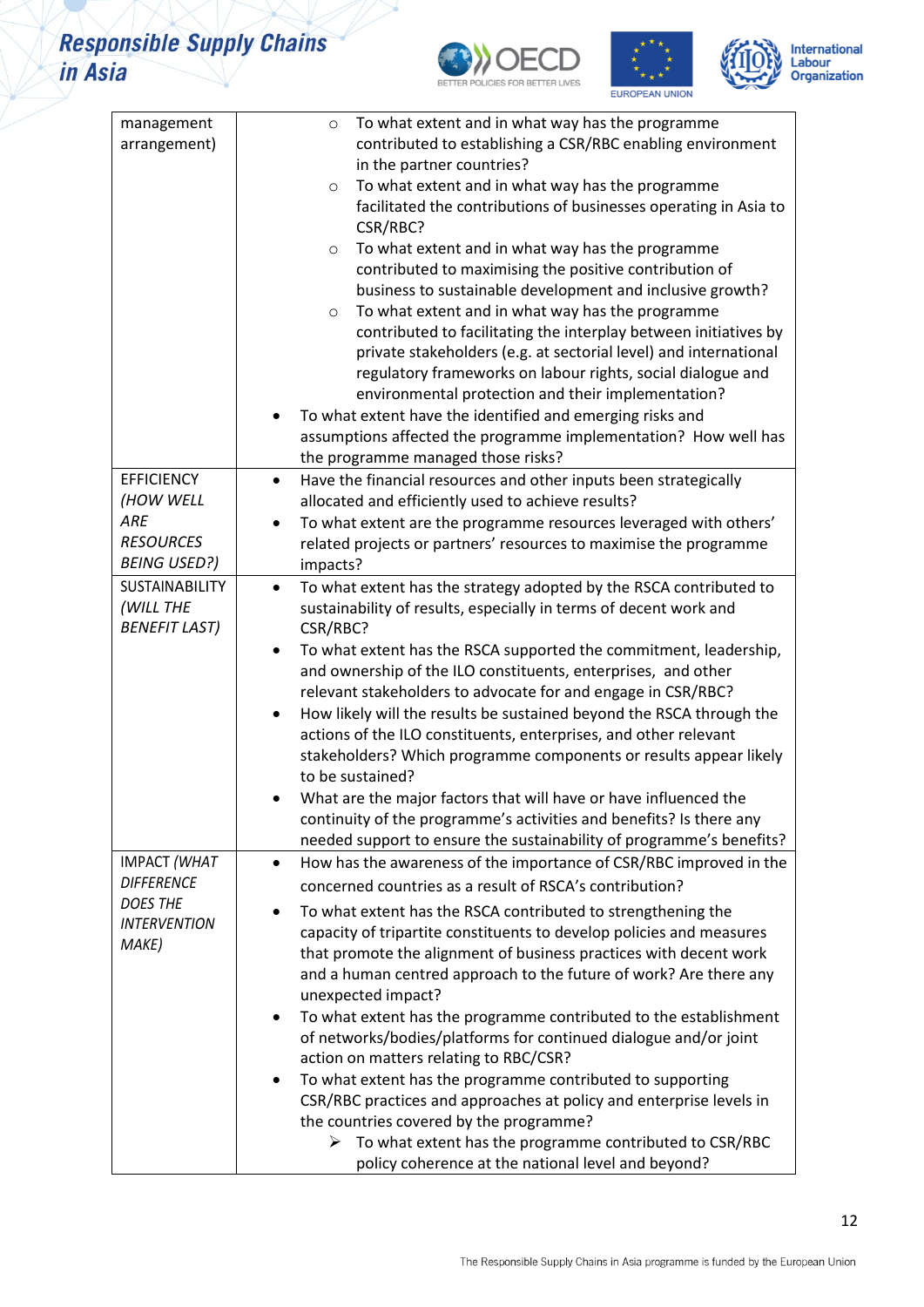





|                                  | To what extent has the programme contributed to the<br>➤<br>implementation of the recommendations outlined in the<br>CSR/RBC related instruments e.g. MNE Declaration, OECD<br>MNE Guidelines, etc.                                                                                                                                                                                                                                                                                                                          |  |  |  |  |  |
|----------------------------------|------------------------------------------------------------------------------------------------------------------------------------------------------------------------------------------------------------------------------------------------------------------------------------------------------------------------------------------------------------------------------------------------------------------------------------------------------------------------------------------------------------------------------|--|--|--|--|--|
| CROSS-CUTTING<br><b>CONCERNS</b> | What efforts have been undertaken to ensure that both women and<br>men are able to benefit from project activities?                                                                                                                                                                                                                                                                                                                                                                                                          |  |  |  |  |  |
|                                  | To what extent has the programme contributed to improving decent<br>$\bullet$<br>working conditions and the respect of social, human rights and<br>environmental concerns in sectors where women are highly employed<br>but also in sectors where women are underrepresented?<br>To what extent has the programme contributed to gender equality and<br>$\bullet$<br>non-discrimination, disability inclusion, promotion of international<br>labour standards, tripartite processes and constituent capacity<br>development? |  |  |  |  |  |
| LESSSONS<br>LEARNED              | What are the challenges the programme encountered during the<br>implementation and how they were addressed?                                                                                                                                                                                                                                                                                                                                                                                                                  |  |  |  |  |  |
|                                  | What are the best practices in terms of programme design and<br>implementation that other programmes can replicate?                                                                                                                                                                                                                                                                                                                                                                                                          |  |  |  |  |  |
|                                  | What are the factors that influence improved change in practices or<br>adoption of desired practices?                                                                                                                                                                                                                                                                                                                                                                                                                        |  |  |  |  |  |

## <span id="page-12-0"></span>5 Methodology

This independent final evaluation will comply with evaluation norms and standards and follow ethical safeguards, all as specified in ILO's evaluation procedures. The ILO adheres to the United Nations Evaluation Group (UNEG) evaluation norms and standards as well as Evaluation Quality Standards.

The methodology should include multiple methods, with analysis of both quantitative and qualitative data, and should be able to capture the intervention's contributions to the achievement of expected and unexpected outcomes. As earlier mentioned, secondary data will constitute a main element of the methodology. This is due to the fact that three evaluations had been executed between 2020 and 2021 and, during these reviews, ILO's partners and constituents in all the partner countries had been extensively engaged. While there is a primary requirement for the final independent evaluation to validate the existing programme data, the evaluation team are encouraged to find alternative ways to validate the programme data. Where interviews with partners and constituents are inevitable, the evaluation team will try to avoid repeating those questions that had been asked in the previous reviews. Taking these into careful consideration, they will receive guidance on the protocol and relation with constituentsfrom the programme team.

To collect the data for analysis, the evaluation will make use of the techniques listed below (but not limited to). As much as practically possible, the data from these sources will be triangulated to increase the validity and rigor of the evaluation findings.

**Desk review.** This includes a review of available documentation (including programme documents, work plans, programme monitoring plans, progress and interim reports, a desk-based programme evaluability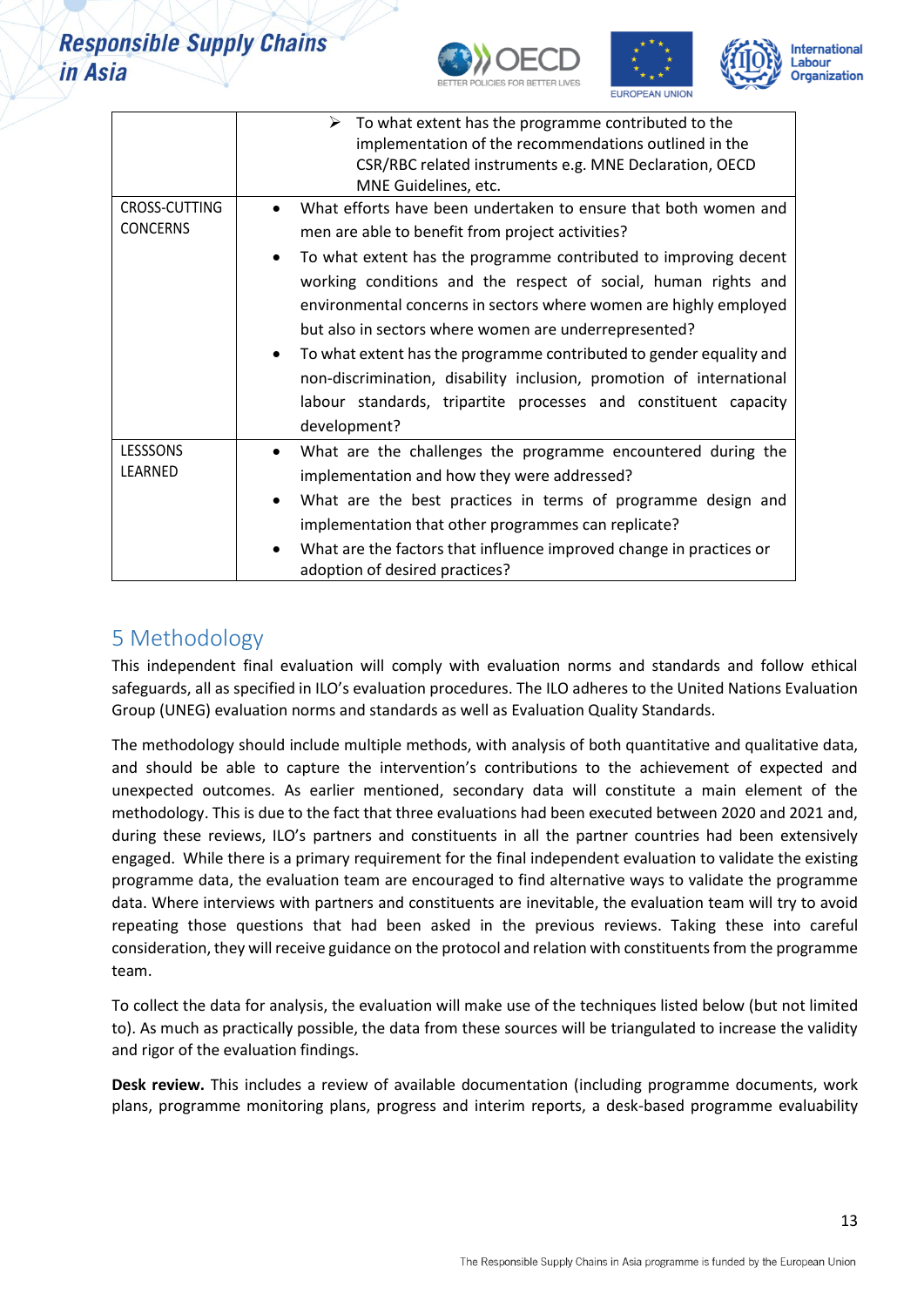





assessment<sup>5</sup>, JSC meeting minutes, and other documents/materials/publications that were produced throughout the programme or by relevant stakeholders communications, research, and publications, etc.). The evaluation team will also review the evaluations/reviews that were undertaken. These include (1) an evaluability assessment conducted by an external consultant in August 2020; (2) mid-term stakeholder surveys<sup>6</sup> and; (3) a Strategic, Operative and Technical Review of the Responsible Supply Chains in Asia Programme, which was conducted with the support from external consultant between March and October 2021. In addition, the European Commission had also commissioned an external evaluation team to conduct a separate programme evaluation of EU-supported programmes under the EU's Partnership Instrument, including the RSCA, in September 2021. These evaluation activities provide substantial secondary data and information required for a final evaluation.

The full list of programme documents will be provided to consultants when they are on board. Examination of the intervention's Theory of Change is required specifically in the light of logical connections between levels of results and their alignment with ILO's strategic objectives and outcomes at the global and national levels, as well as with the relevant SDGs and related targets.

**Key informant interviews.** Virtual meetings will be conducted by the independent evaluator (IE), with support from national evaluators/translators, with ILO Programme staff, ILO HQ MULTI unit, tripartite constituents, implementing partners, strategic partners<sup>7</sup>, direct beneficiaries, the donor and members of the Joint Steering Committee. The full list of informants will be provided to consultants when they are on board.

- ILO programme staff members at the regional and national levels;
- ILO Specialists based in the Asia and the Pacific region, Programme Officers, and ILO Country Directors and Deputy Director of ROAP
- ILO HQ MULTI unit;
- The European Delegation in target countries;
- OECD
- Other CSR/ RBC initiatives in the participating countries and in the region
- Members of the Joint Steering Committee;
- Tripartite constituents(national governments, employers and trade unions in the six countries under the programme);
- European Chambers of Commerce
- European and Asian businesses operating in or having suppliers in the six targeted countries;
- Business associations;
- Chambers of commerce;
- Partner academic institutions;
- CSR related organisations (e.g. Amfori and SEDEX).

**Focus groups.** Field in-depth interviews in the selected countries, including Thailand and the Philippines. The National Evaluators are expected to meet programme beneficiaries to undertake more in depth reviews

<sup>&</sup>lt;sup>5</sup> The EA determine the extent a programme or project is ready for an evaluation and identifies any changes required to improve M&E components for enhanced effective performance[https://www.ilo.org/wcmsp5/groups/public/--](https://www.ilo.org/wcmsp5/groups/public/---ed_mas/---eval/documents/publication/wcms_239796.pdf) [ed\\_mas/---eval/documents/publication/wcms\\_239796.pdf](https://www.ilo.org/wcmsp5/groups/public/---ed_mas/---eval/documents/publication/wcms_239796.pdf)

<sup>6</sup> Two surveys were conducted. One of the surveys was part of the ILO's independent midterm evaluation. The other one was part of the EU commission evaluation.

<sup>&</sup>lt;sup>7</sup> Implementing partners are those who implement actions/activities in the context of the programme, either through MoUs, contracts, IAs, etc. Strategic partners are those who are partnering up, participate and provide insights (policy) but are not necessarily implementing any activity part of the annex I.b. Strategic partners can be government institutions, chambers of commerce, think tanks, CSOs, specific companies, etc.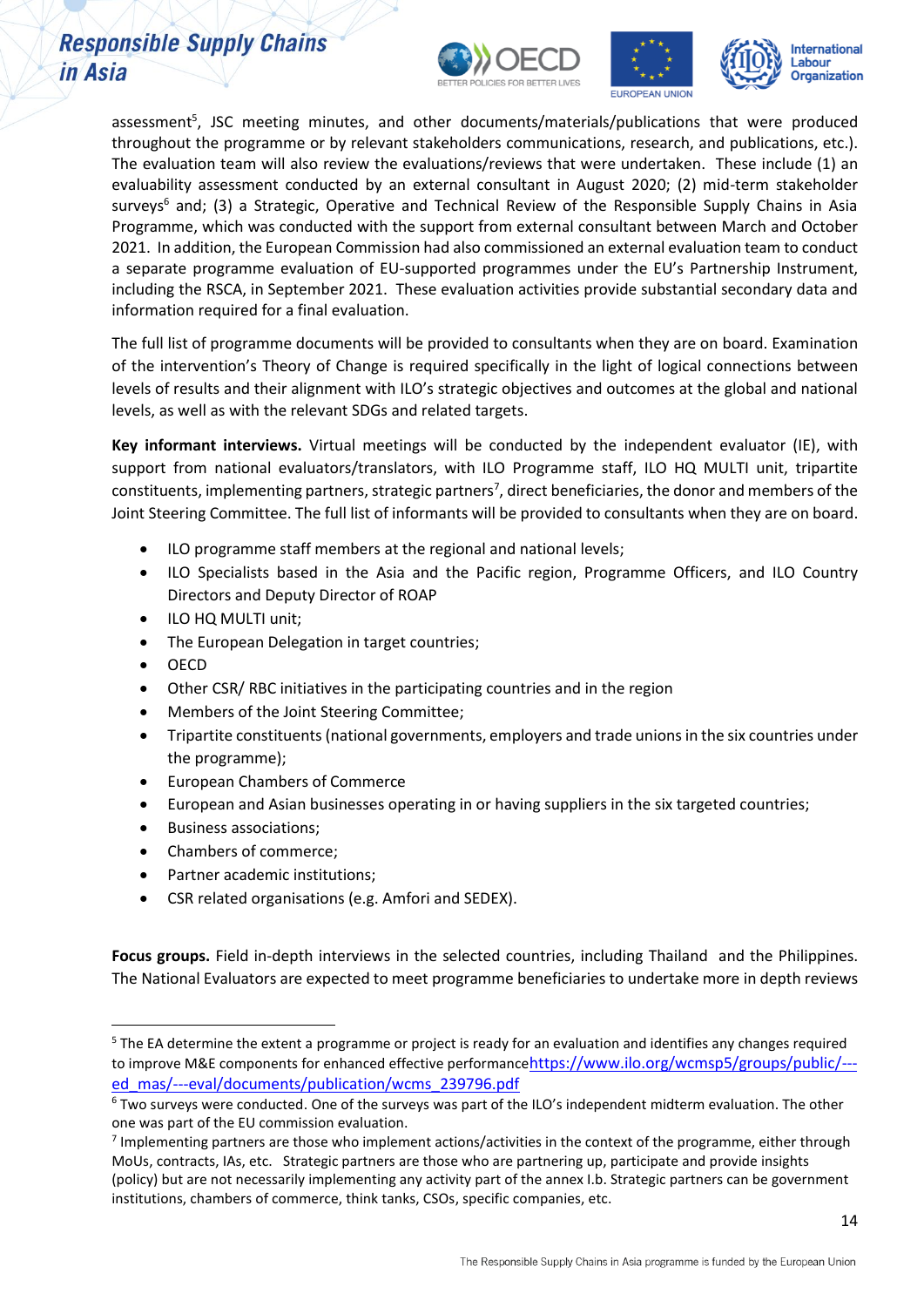





on the programme work and results. The evaluators must indicate the criteria selection for individuals to interview. The beneficiaries to be interviewed during field visits include:

- Samples of men and women working in enterprises in the six target countries, including vulnerable groups such as migrants, women and youth
- Representatives from some selected companies that have successfully implemented policies and practices to promote sustainable growth, improved productivity, and competitive advantage in their business operations.

**An online survey to assess knowledge, attitude and understanding of stakeholders.** IE will assess if the available data adequately allow measurement of the level of knowledge, attitude and understanding of stakeholders on the topics promoted by the programme. If not, the home-based IE will support the design of appropriate evaluation/self-administered online survey tools to be completed by stakeholders. NEs will be assigned to analyze the quantitative data.

| Country     | NE/interpreter                                                                   | Online KII with<br>Stakeholders                             | Field visit/ FGD with<br>end beneficiaries (e.g.<br>workers/companies) |
|-------------|----------------------------------------------------------------------------------|-------------------------------------------------------------|------------------------------------------------------------------------|
| Thailand    | <b>1 NE</b>                                                                      | <b>YES</b>                                                  | <b>YES</b>                                                             |
| Philippines | <b>1 NE</b>                                                                      | <b>YES</b>                                                  | <b>YES</b>                                                             |
| Vietnam     | <b>1 NE</b>                                                                      | <b>YES</b>                                                  | <b>NO</b>                                                              |
| China       | 1 NE/ Interpreter                                                                | <b>YES</b>                                                  | <b>NO</b>                                                              |
| Japan       | 1 NE/Interpreter                                                                 | <b>YES</b>                                                  | <b>NO</b>                                                              |
| Myanmar     | <b>NONE</b> (Programme<br>will provide<br>translation service<br>when necessary) | YES with only<br>employers'<br>organization and<br>EuroCham | <b>NO</b>                                                              |

The table below summarizes proposed evaluation methods and support in the target countries.

**The evaluation approach and methodology should be determined by the Evaluator in consultation with the Evaluation Manager on the basis of what is appropriate and feasible to meet the evaluation purpose, objectives and answers to evaluation questions.**

At the end of the field work the evaluation team will present preliminary findings to the "limited" Programme key stakeholders in an on-line workshop to discuss, validate and refine the findings and fill information gaps. The IE, NEs, the evaluation manager, and some programme stakeholders, will be connected online.

To the extent possible, the data collection, analysis and presentation should be responsive to and include issues relating to diversity and non-discrimination, including disability issues.

The data and information should be collected, presented and analyzed with appropriate gender disaggregation. Gender concerns should be addressed in accordance with ILO Guidance note 4: "Considering gender in the monitoring and evaluation of programmes".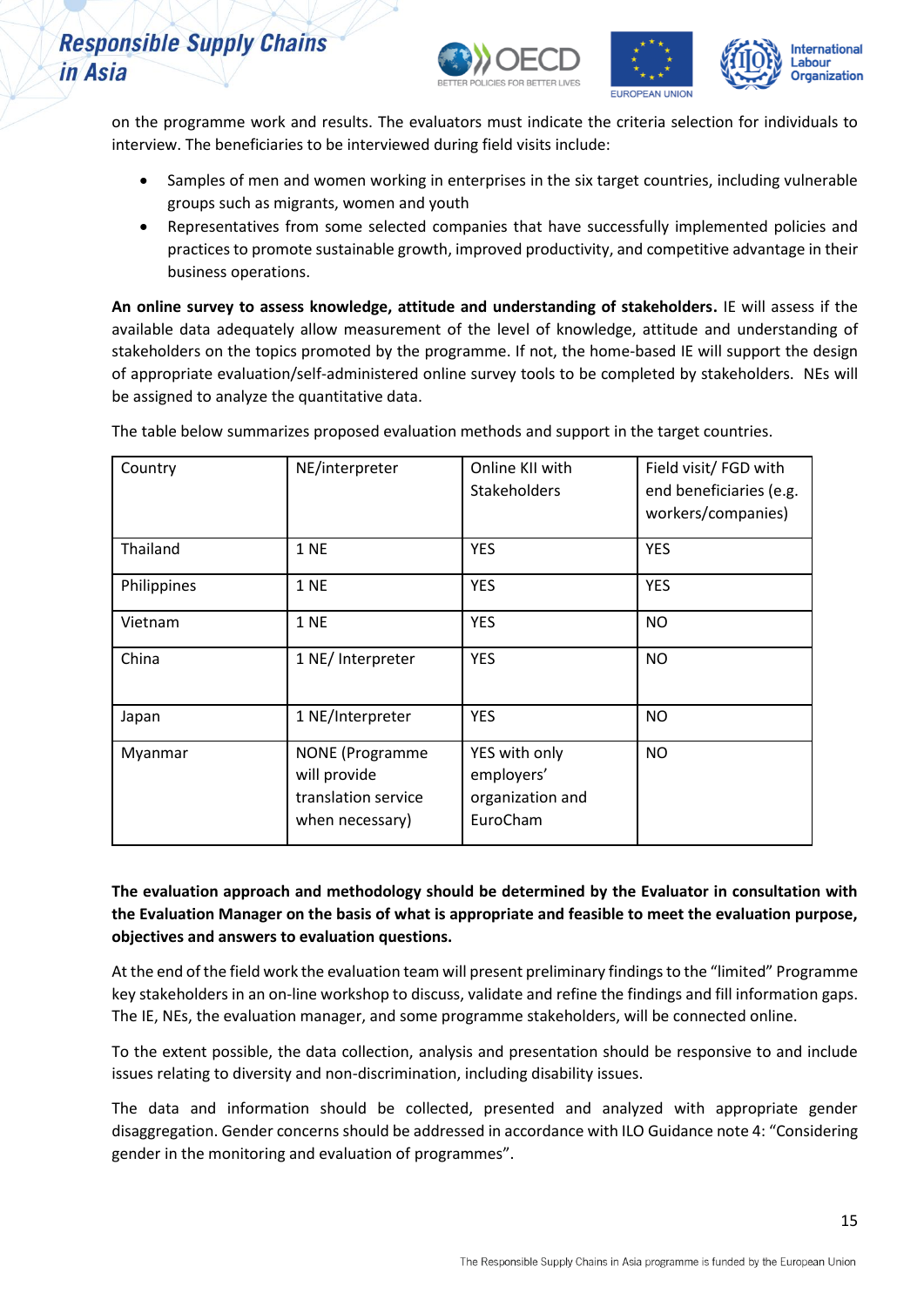



### <span id="page-15-0"></span>6. Main deliverables

The evaluators will deliver the following main outputs:

Deliverable 1: Inception report and workplan. The evaluator will draft an inception report upon the review of the available documents and Skype briefings/initial discussions with the programme team, relevant ILO officials/specialists and the donor. The inception report will include among other elements, the evaluations questions, data collection methodologies and techniques and evaluation tools. The methodology should clearly state the limitations of the chosen evaluation methods, including those related to representation of specific group of stakeholders. The inception report will be prepared as per the EVAL Checklist 3: Writing the inception report, and approval by the evaluation manager.

- Deliverable 2: Stakeholder workshop to present the preliminary findings of the evaluation (on-line). At the end of the evaluation data collection, the evaluation team will present preliminary findings (on-line) for validation by key stakeholders. The programme team will provide necessary administrative and logistic support to organize this on-line stakeholder workshop.
- Deliverable 3: Draft evaluation report. The draft evaluation report should be prepared in accordance with the "EVAL Checklist 5: Preparing the Evaluation Report", which will be provided to the evaluators. The draft report will be improved by incorporating the evaluation manager's comments. Then the evaluation manager will circulate the draft report to key stakeholders including the programme team, ILO officials concerned with this evaluation, the donor and national partners for comments.
- Deliverable 4: Final evaluation report with stand-alone evaluation summary (in a standard ILO format). The evaluator will incorporate comments received from ILO and other key stakeholders into the final report. The report should be finalized in accordance with the EVAL Checklist 5: Preparing the Evaluation report.

The report and all other outputs of the evaluation must be produced in English. All draft and final reports, including other supporting documents, analytical reports and raw data should be provided in electronic version compatible with WORD for windows. The final report should not be more than 50 pages (excluding annex). Findings and results should follow logically from the analysis, be credible and clearly presented together with analyses of achievements and gaps.

The draft report will be circulated to key stakeholders and partners of the programme, relevant tripartite constituents, and ILO staff i.e. programme management, ILO Regional office in Bangkok, ILO HQ MULTI unit, for their review. Comments from stakeholders will be consolidated by the Evaluation Manager and will be sent to the evaluation consultant to incorporate them into the revised evaluation report. The evaluation report will be considered final only when it gets final approval by the ILO Evaluation Office. The quality of the report will be assessed against the relevant EVAL Checklists (See Checklist 6 Rating the quality of evaluation report, in Section 12).

Ownership of the data from the evaluation rests jointly between ILO and ILO consultants. The copyrights of the evaluation report rest exclusively with the ILO. Use of the data for publication and other presentations can only be made with the agreement of ILO. Key stakeholders can make appropriate use of the evaluation report in line with the original purpose and with appropriate acknowledgement.

Draft and Final evaluation reports include the following sections:

1. Cover page with key programme data (programme title, programme number, donor, programme start and completion dates, budget, technical area, managing ILO unit, geographical coverage); and evaluation data (type of evaluation, managing ILO unit, start and completion dates of data collection, name(s) of evaluator(s), date of submission of evaluation report).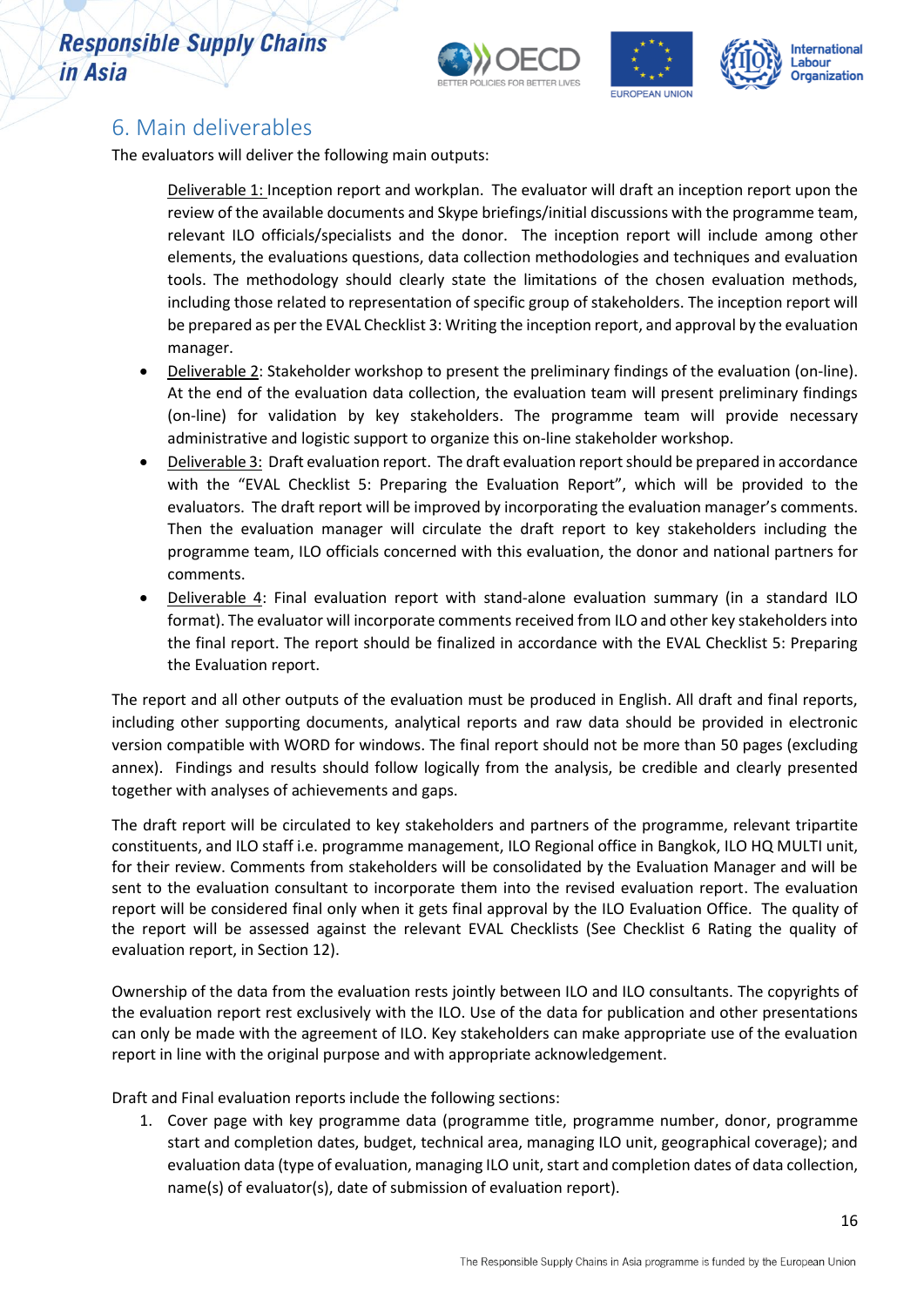



- *2.* Acronyms
- *3.* Executive Summary *(standard ILO format)* with key findings, conclusions, recommendations, lessons and good practices *(each lesson learned and good practice need to be annexed using standard ILO format)*
- 4. Description of the programme and its intervention logic
- 5. Purpose, scope and clients of the evaluation
- 6. Evaluation questions
- 7. Methodology and limitations
- 8. Presentation of findings for each criteria
- 9. A table presenting the key results (i.e. figures and qualitative results) achieved per objective (expected and unexpected)
- 10. Conclusions and recommendations, (including to whom they are addressed)
- 11. Lessons learned, potential good practices and models of intervention/possible future direction (including verifying the validity of the theory of change).
- 12. Appropriate Annexes (list of meetings and interviews, TOR, and other relevant documents, lesson learn and good practice using standard ILO format).
- 13. Standard evaluation instrument matrix (adjusted version of the one included in the Inception report)

## <span id="page-16-0"></span>7 Management arrangements and workplan

The evaluation manager is responsible for the overall coordination and management of this evaluation. The manager of this evaluation is Ms. Rattanaporn Poungpattana, M&E Officer at ILO Regional Office for Asia and the Pacific (ROAP) Bangkok. The final evaluation report will be quality checked by the Regional Evaluation Officer and approved by the ILO Evaluation Office.

The evaluation manager will consult all key stakeholders before finalising the TOR and key stakeholders will have the chance to provide inputs and comments to the evaluators during the data collection and reflection process.

The evaluation will be conducted by an international independent evaluator and National evaluators in Thailand, the Philippines, Vietnam, China and Japan.

The table below describes desired competencies and responsibilities for a national evaluator (team member) in Thailand, the Philippines, Vietnam, China and Japan.

| Profile                                                                                             | Responsibilities        |                                                                                                                  |  |
|-----------------------------------------------------------------------------------------------------|-------------------------|------------------------------------------------------------------------------------------------------------------|--|
| Be a national of the target countries and<br>based in the countries                                 | related documents       | Desk review of programme documents and other                                                                     |  |
| No previous involvement/engagement in the<br>design and delivery of the RSCA programme;             |                         | Assist the team leader in developing evaluation<br>instrument including online survey tools, and                 |  |
| Minimum five years of experience in<br>conducting project'/programme evaluations;                   |                         | drafting inception report;                                                                                       |  |
| Knowledge of, and experience in applying,<br>qualitative and quantitative research                  |                         | Take part in the interviews with key stakeholders<br>and assist in note taking during interview;                 |  |
| methodologies;<br>Have proven knowledge of International<br>Labour Standards, CSR/RBC instruments,  | data collection;        | Undertake in-country field visit to conduct field                                                                |  |
| international trade and the relevant EU trade<br>policies, and its implications on the RSCA         |                         | Assist in analysing quantitative survey data and<br>other and qualitative;                                       |  |
| target countries, as well as the political and<br>economic context in the RSCA target<br>countries; | Assist<br>stakeholders' | facilitating<br>the<br>leader<br>team<br>in.<br>workshop/ debriefing with the<br>programme and key stakeholders; |  |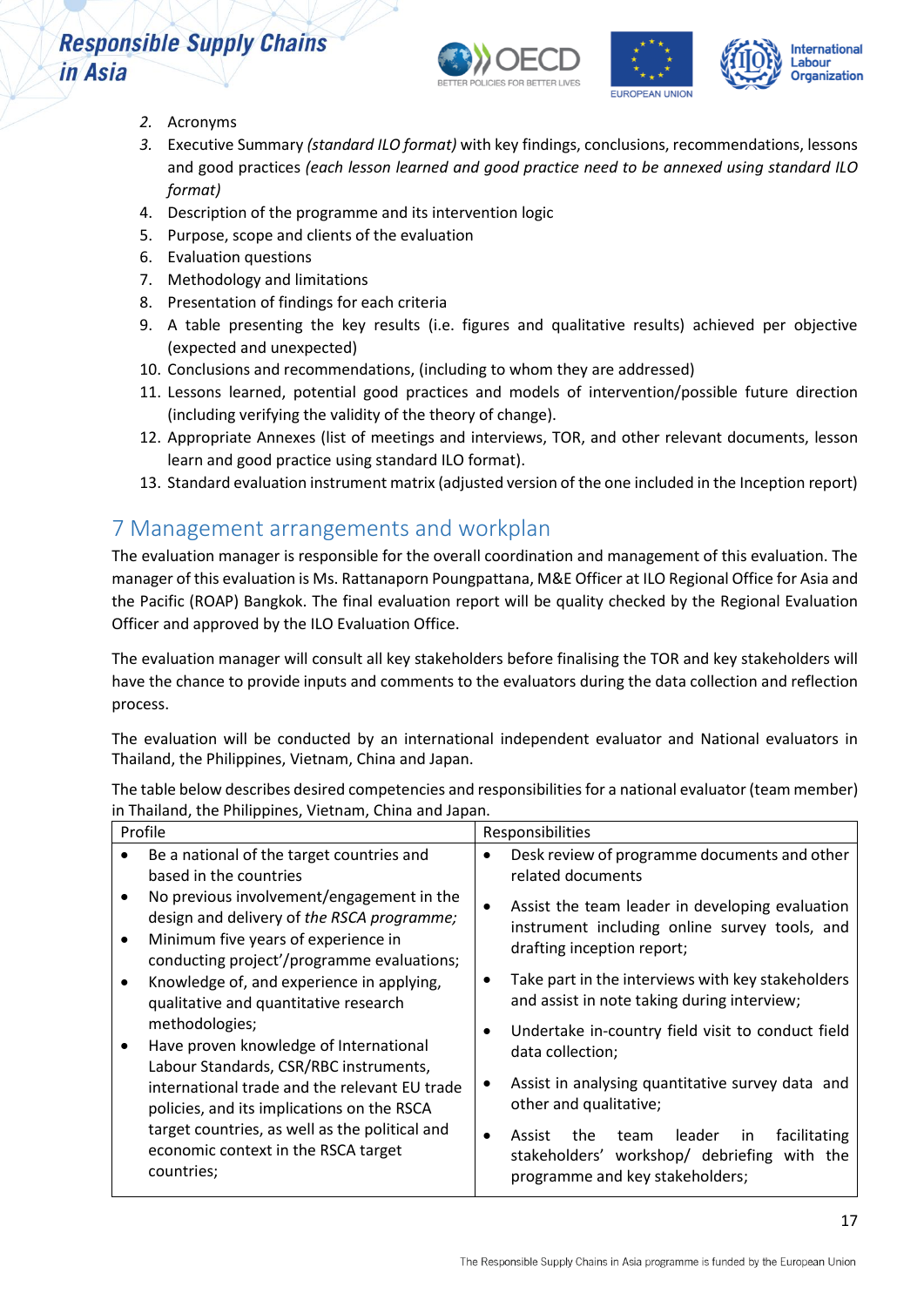





| Knowledge of gender mainstreaming, UN<br>evaluation norms and its programming and                        | $\bullet$ | Contribute to the drafting of the evaluation<br>report prepared by the team leader;                  |
|----------------------------------------------------------------------------------------------------------|-----------|------------------------------------------------------------------------------------------------------|
| the ILO's roles and mandate and its tripartite<br>structure will be an advantage;                        | ٠         | Might be requested to write certain sections in<br>the draft report as requested by the team leader; |
| Excellent analytical skills and communication<br>skills;<br>Demonstrated excellent report writing skills | ٠         | Participate<br>facilitate<br>jointly<br>the<br>in and<br>stakeholders workshop;                      |
| in English;<br>Demonstrated ability to use on-line                                                       | ٠         | Provide interpretation during the evaluation<br>data collection as required.                         |
| application tools for data collection (both<br>interview, stakeholders workshop).                        |           |                                                                                                      |

*\*In a country where ILO could not recruit a qualified NE, interpreter will be recruited to support the IE.*

The international evaluator will report to the evaluation manager.

The programme team will handle all contractual arrangements and provide logistic and administrative support to the evaluation throughout the process. The programme team will provide all the programme and non-programme documents to be reviewed and ensure they are up-to-date. The programme team will also prepare an indicative list of stakeholders/partners/ beneficiaries to be interviewed and facilitate the on-line data collection to the extent possible but not to interfere with the independent process of evaluation.

It is foreseen that the duration of this evaluation will fall in February 2022 – April 2022.

Timeframe, tasks and responsibilities:

| Task                           | Responsible person   | timeframe    | Level of       | Level of        | Level of       |
|--------------------------------|----------------------|--------------|----------------|-----------------|----------------|
|                                |                      |              | efforts-       | efforts-each    | efforts-each   |
|                                |                      |              | $-IE$          | NE in Thailand, | NE/interpreter |
|                                |                      |              |                | and the         | in Vietnam     |
|                                |                      |              |                | Philippines     | Japan, China   |
| Preparation, sharing for       | EM, Programme team   |              |                |                 |                |
| feedbacks, and finalization of | and key stakeholders |              |                |                 |                |
| the TOR                        |                      |              |                |                 |                |
| Approval of the TOR            | Regional Evaluation  | 15 Dec       |                |                 |                |
|                                | Officer              | 2021         |                |                 |                |
| Ex-col contracts based on the  | Programme team       | 15 January   |                |                 |                |
| TOR prepared/signed            |                      | 2022         |                |                 |                |
| A list of key stakeholders and | Programme team       |              |                |                 |                |
| their skype/WhatsApp/phone     |                      |              |                |                 |                |
| no. addresses prepared         |                      |              |                |                 |                |
| Briefing for evaluators on ILO | Evaluation manager   |              |                |                 |                |
| evaluation policy              |                      |              |                |                 |                |
| Review programme               | Evaluation team      | Inception    | $\overline{7}$ | 1.5 working     | 1 working days |
| documentation; and prepare     |                      | phase: $1 -$ | working        | days            |                |
| and submit an inception        |                      | 15           | days           |                 |                |
| report to the Evaluation       |                      | February;    |                |                 |                |
| manager                        |                      | Inception    |                |                 |                |
|                                |                      | report       |                |                 |                |
|                                |                      | submitted    |                |                 |                |
|                                |                      | by -15       |                |                 |                |
|                                |                      | February     |                |                 |                |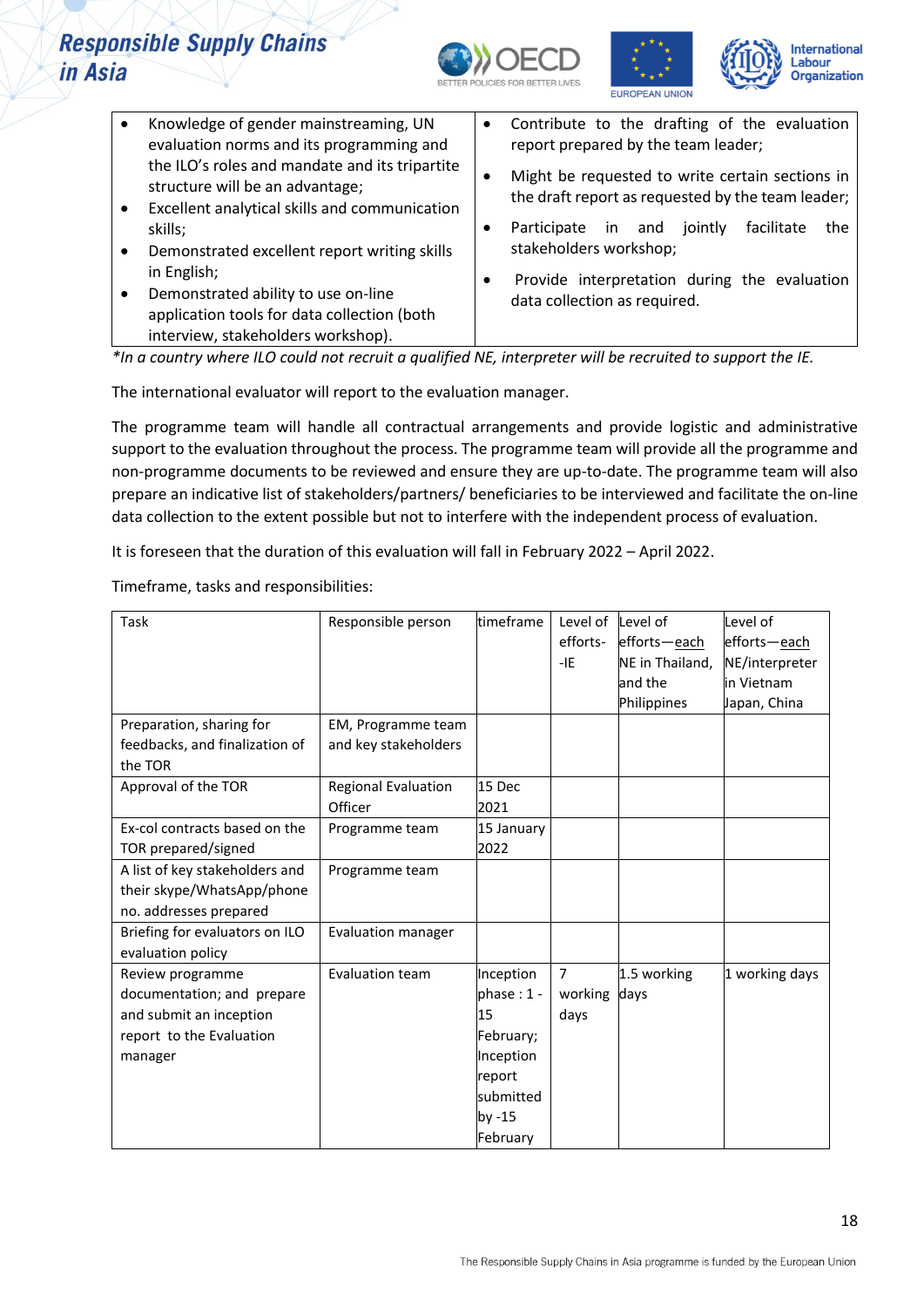





| Approve inception report,<br>including ensuring any | <b>Evaluation manager</b>    | 20<br>February |                |                |                                 |
|-----------------------------------------------------|------------------------------|----------------|----------------|----------------|---------------------------------|
| necessary adjustments by                            |                              | 2022           |                |                |                                 |
| evaluator                                           |                              |                |                |                |                                 |
| Data collection                                     | Evaluator via on-line        | 21             | 15             | 2 working days | 2.5 working                     |
|                                                     | interviews with key          | February-      | working        |                | days                            |
|                                                     | stakeholders                 | 14 March       | days           |                |                                 |
|                                                     | NE's field visit and         | 2022           |                | 2 working days |                                 |
|                                                     | FGD                          |                |                |                |                                 |
| <b>On-line Stakeholders</b>                         | Evaluator/Programme 15 March |                | $\mathbf{1}$   |                | 0.5 working day 0.5 working day |
| workshop/Debriefing                                 | team+ key                    | 2022 (TBC)     | working        |                |                                 |
|                                                     | stakeholders                 |                | day            |                |                                 |
| Draft evaluation report                             | Evaluator                    | 16-29          | 10             | 2 working days |                                 |
| prepared and submitted                              |                              | March          | working        |                |                                 |
|                                                     |                              | 2022           | days           |                |                                 |
| Sharing the draft report with                       | <b>Evaluation manager</b>    | 29 March -     |                |                |                                 |
| project team and specialists                        |                              | 31 March       |                |                |                                 |
| for internal review (check                          |                              | 2022           |                |                |                                 |
| factual errors, political                           |                              |                |                |                |                                 |
| sensitive content)                                  |                              |                |                |                |                                 |
| Sharing the draft report with                       | <b>Evaluation manager</b>    | 31 March       |                |                |                                 |
| all the concerned                                   |                              | 2022-10        |                |                |                                 |
| stakeholders including the                          |                              | April 2022     |                |                |                                 |
| donor for comments                                  |                              |                |                |                |                                 |
| Comments on the draft report                        | <b>Evaluation manager</b>    | 12 April       |                |                |                                 |
| collected and consolidated,                         |                              | 2022           |                |                |                                 |
| and sent to the evaluators                          |                              |                |                |                |                                 |
| Finalization and submission of                      | Evaluator                    | 15 April       | $\overline{2}$ |                |                                 |
| the report to the Evaluation                        |                              | 2022           | working        |                |                                 |
| manager                                             |                              |                | days           |                |                                 |
| Review of the final report                          | <b>Evaluation manager</b>    | 17 April       |                |                |                                 |
|                                                     |                              | 2022           |                |                |                                 |
| Submission of the final report                      | <b>Evaluation manager</b>    | 20 April       |                |                |                                 |
| to EVAL                                             |                              | 2022           |                |                |                                 |
| Approval of the final                               | <b>EVAL</b>                  | 30 April       |                |                |                                 |
| evaluation report                                   |                              | 2022           |                |                |                                 |
| <b>TOTAL</b>                                        |                              |                | 35             | 8 working days | 4 working days                  |
|                                                     |                              |                | working        |                |                                 |
|                                                     |                              |                | days           |                |                                 |
|                                                     |                              |                |                |                |                                 |

### <span id="page-18-0"></span>8 Legal and ethical matters

The evaluation will comply with UN Norms and Standards. UN Evaluation Group (UNEG) ethical guidelines will be followed.

All draft and final outputs, including supporting documents, analytical reports and raw data should be provided in electronic version compatible with WORD for Windows. Ownership of the data from the evaluation rests jointly with the ILO and the ILO consultants. The copyright of the evaluation report will rest exclusively with the ILO. Use of the data for publication and other presentation can only be made with the agreement of ILO. Key stakeholders can make appropriate use of the evaluation report in line with the original purpose and with appropriate acknowledgement.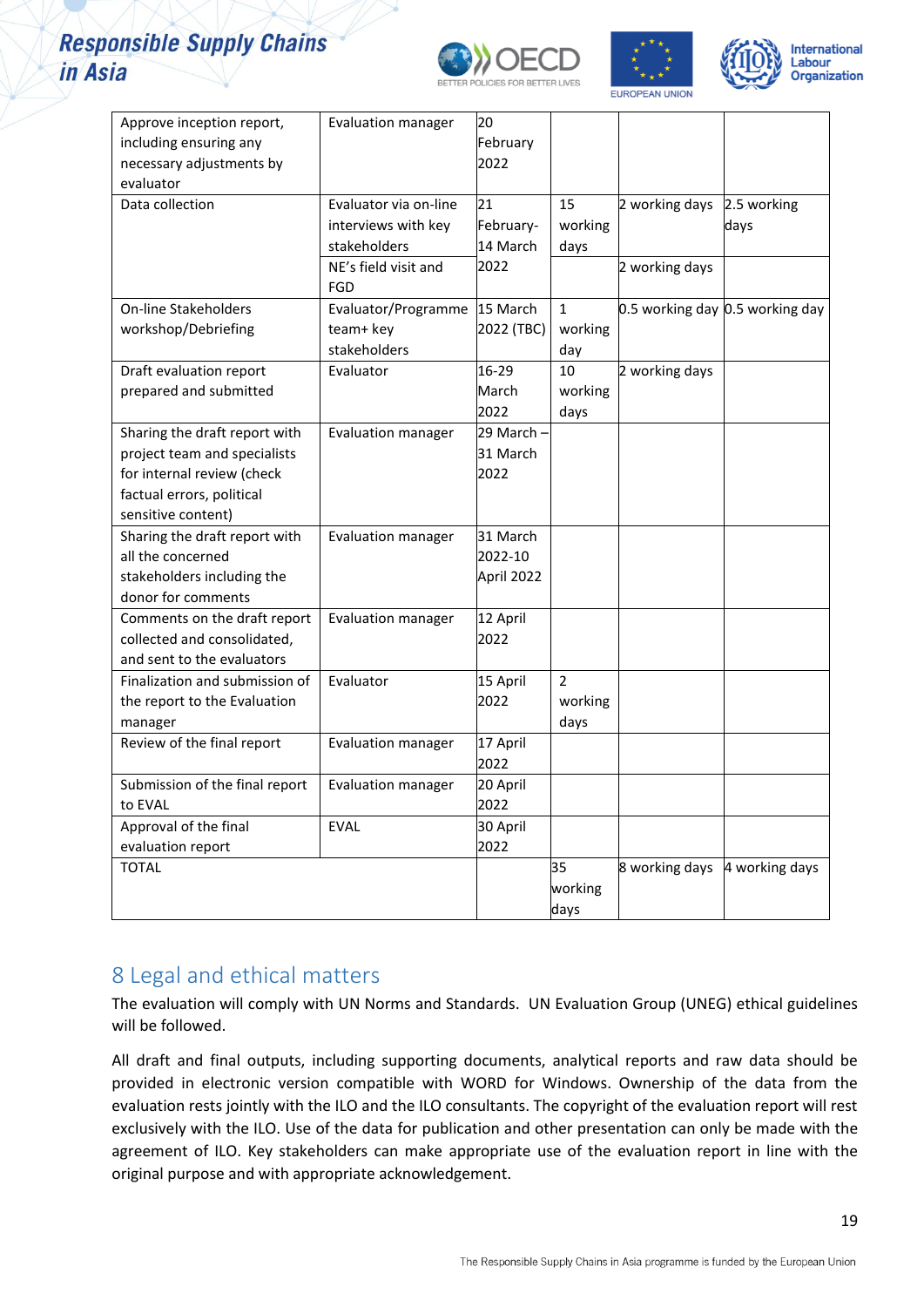

### <span id="page-19-0"></span>9. Annex

### Annex 1 Theory of Change



### Annex 2 Document (to be provided)

- a. programme documents
- b. programme logical framework
- c. programme monitoring plan
- d. programme progress reports
- e. minutes of the JSC meetings

### <span id="page-19-1"></span>10. All relevant ILO evaluation guidelines and standard templates

1. Code of conduct form (To be signed by the evaluator) [http://www.ilo.org/eval/Evaluationguidance/WCMS\\_206205/lang--en/index.htm](http://www.ilo.org/eval/Evaluationguidance/WCMS_206205/lang--en/index.htm) 2. Checklist No. 3 Writing the inception report [http://www.ilo.org/eval/Evaluationguidance/WCMS\\_165972/lang--en/index.htm](http://www.ilo.org/eval/Evaluationguidance/WCMS_165972/lang--en/index.htm) 3. Checklist 5 Preparing the evaluation report [http://www.ilo.org/eval/Evaluationguidance/WCMS\\_165967/lang--en/index.htm](http://www.ilo.org/eval/Evaluationguidance/WCMS_165967/lang--en/index.htm)

4. Checklist 6 Rating the quality of evaluation report